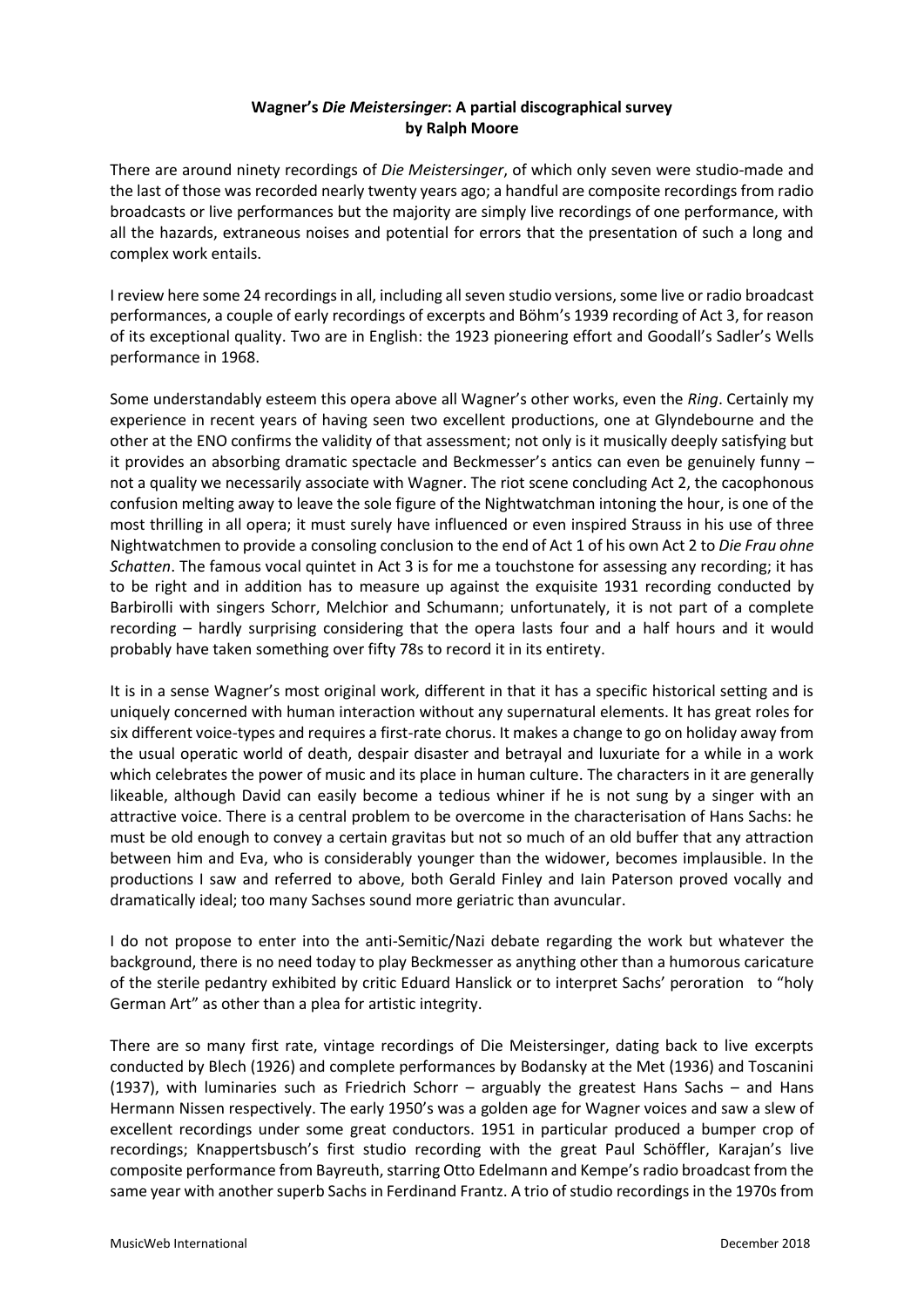the three big recording companies adds to our choice but some like me might still prefer live, wild card versions, such as Kubelik's 1967 radio broadcast. (It seems to be an advantage for conducting *Die Meistersinger* if your name begins with "K", although the name of Böhm also features prominently in the discography.)

There is a distinct shortage of recommendable modern, stereo or, especially, digital, sets of *Die Meistersinger*; it could not be said to have had the charmed recording history that some other Wagner operas enjoy. It is a difficult opera to bring off because although it is often very conversational, the writing for the voice still demands really impressive singers who can suddenly take off and spin out a great, glorious, cantabile line; then there are the momentous set pieces such as the entry of the Guildsmen and the finale, which need extraordinary heft and stamina on the part of both the choir and the soloists. Not much in recent years excites me; the age of great Wagner singing is, at least for the time being and the foreseeable future, past.

### **The Recordings**

**Albert Coates - 1923** (studio; mono) in English; Aria Recording Grane Orchestra and chorus unknown

Hans Sachs - Robert Radford Veit Pogner - Robert Radford Sixtus Beckmesser - William Michael Fritz Kothner - Edward Halland Walther von Stolzing - Tudor Davies David - Tudor Davies Eva - Florence Austral Magdalena - Doris Lemon

This is in English and is only extended excerpts amounting to about half the music, so is obviously not a prime recommendation, but it has vitality and historical interest enough to engage the committed Wagnerian and the sound issurprisingly good for so primitive a recording approaching a hundred years old; it can thus be regarded as a desirable supplement. The voices are first class singers of the era of international quality – although Radford's chronic ill-health curtailed his career and he sang exclusively in the UK. He as a beautiful voice and sounds ideal apart from a few weak top notes. Welsh tenor Tudor Davies had a true Heldentenor despite the lightness of its timbre – far more so than pretenders today such as Klaus Florian Vogt. William Michael's Beckmesser is easy on the ear and amusingly characterised. Australian diva Florence Austral makes a strong, pure Eva. The conducting is lean and propulsive but sensitive. The glorious quintet rivals Barbirolli's famous version. You may order this from the Barcelona-based company above but also hear it in its entirety on [YouTube](https://www.youtube.com/watch?v=Y-sJnEIX7qc) which helpfully includes the English text. Here are the extracts:

- $0:00:00$  Prelude to Act 1
- 0:08:31 Church scene
- 0:11:42 Meeting of Walther and Eva
- 0:16:55 David and the apprentices
- 0:20:49 Entrance of the Mastersingers
- 0:25:37 Pogner extols the art of singing
- 0:29:31 Walther confesses Nature his only teacher
- 0:34:09 Kothner explains the rules of singing
- 0:38:53 Walther's first trial
- 0:43:48 Walther's song displeases the Masters
- 0:48:28 The apprentices celebrate Midsummer day
- 0:52:53 The scent of the elder blossoms inspires Sachs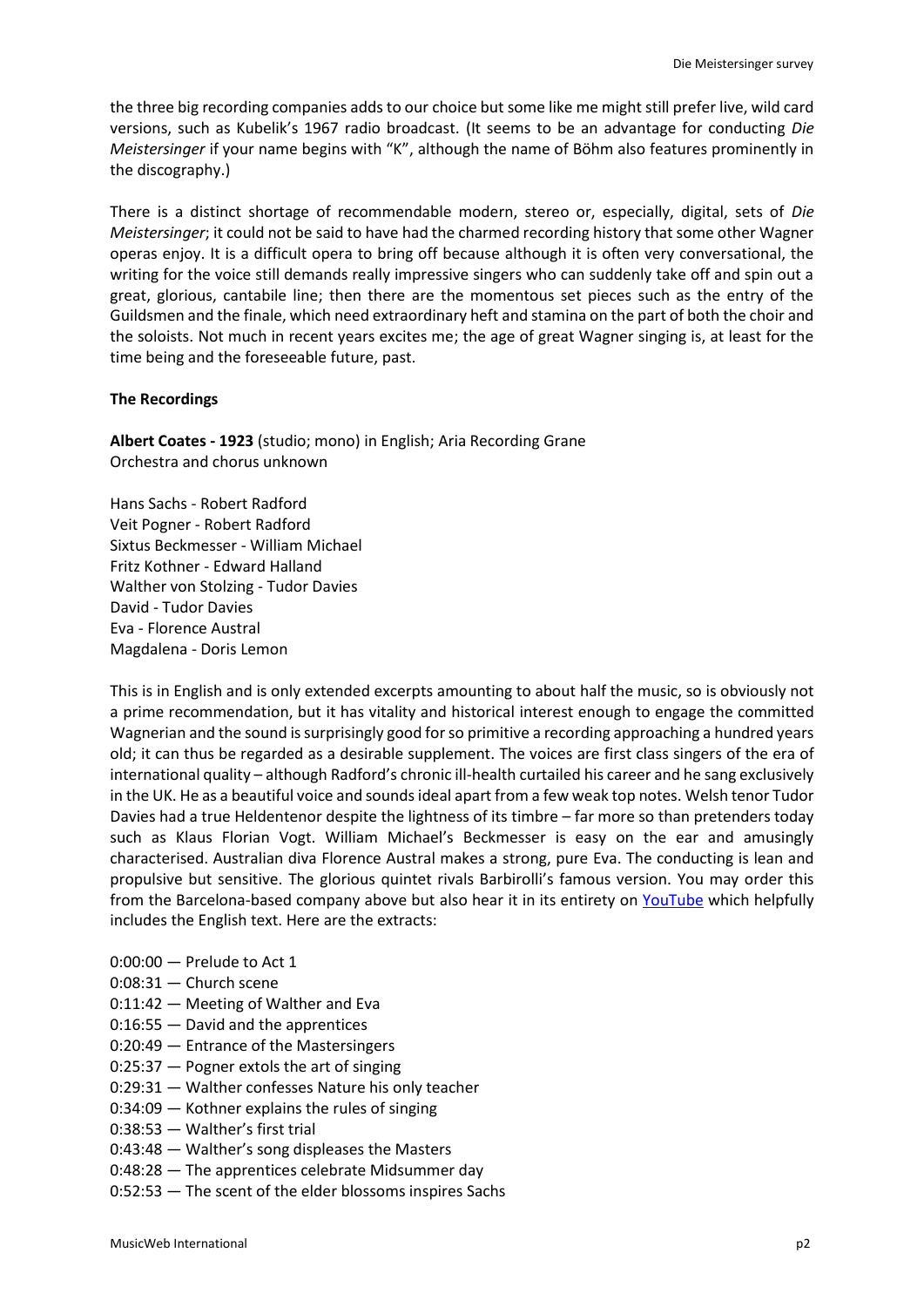- 0:57:20 Sachs' love for Eva
- 1:02:01 Walther tells Eva of the Masters' injustice
- 1:07:40 Sachs sings at his work
- 1:11:10 Beckmesser's serenade
- 1:15:44 Prelude to Act 3
- 1:20:11 Sachs laments the folly of mankind
- 1:24:42 Walther tells Sachs of the song he dreamt
- 1:29:05 Beckmesser limps into Sachs' workshop and obtains Walther's song
- 1:38:13 Sachs recognises Eva's love for Walther
- 1:42:38 Sachs bestows his blessing
- 1:46:52 Quintet of Sachs and the lovers
- 1:51:39 Interlude and procession of the guilds
- 1:56:43 Dance of the apprentices
- 2:04:50 Walther's prize song
- 2:09:28 Sachs' panegyric on German art

**Leo Blech – 1928** (live excerpts) Pearl Orchestra - Berliner Staatsoper Chorus - Berliner Staatsoper

Hans Sachs - Friedrich Schorr Veit Pogner - Emanuel List Sixtus Beckmesser - Leo Schützendorf Walther von Stolzing - Robert Hutt David - Karl Jöken Eva - Elfriede Marherr(-Wagner) Magdalena - Lydia Kinderman

This is another collection of excerpts; I would like to be a little more enthusiastic about them considering that they feature one of the greatest Wagnerian bass-baritones ever, but in truth the sound is pretty dim and the excerpts are oddly arbitrary - in addition to simply fading out frustratingly, such as track 5, which gives us a full twenty, continuous minutes but then ends just before the proper conclusion to Act II.

Apart from the sonorous bass Emanuel List, a famous Hunding, Ochs and Rocco, none of the other singers' names has endured in the memories of collectors but they are all clearly very competent artists, even if the Eva is a little "tweety" and even squawky, and the Beckmesser is of the old-school "comical" type. We hear very little of the Walther, in any case, as in these excerpts he is given only "Morgenlicht leuchte" from the beginning of Act III when he is Sachs' workshop; there is no quintet, no "Was duftet doch der Flieder" or "Wahn! Wahn!" - but we do get those twenty minutes beginning with "Jerum!", Pogner's "aria" "Nun hört, und versteht mich recht!" and the touching little duet between father Pogner and daughter Eva, among other things.

We must make allowances and remember that we are hearing a recording from 1928, and thus made considerably closer to the opera's premiere than to our own time; it is really quite remarkable that we can hear it at all but I do wish the chunks that have come down to us were more representative of the work's best music. The preceding album of excerpts in English recorded ten years earlier is in fact superior. You can supplement this with the collected studio excerpts Schorr made between 1927 and 1931, also available on Pearl with a fragment from *Der fliegende Holländer*.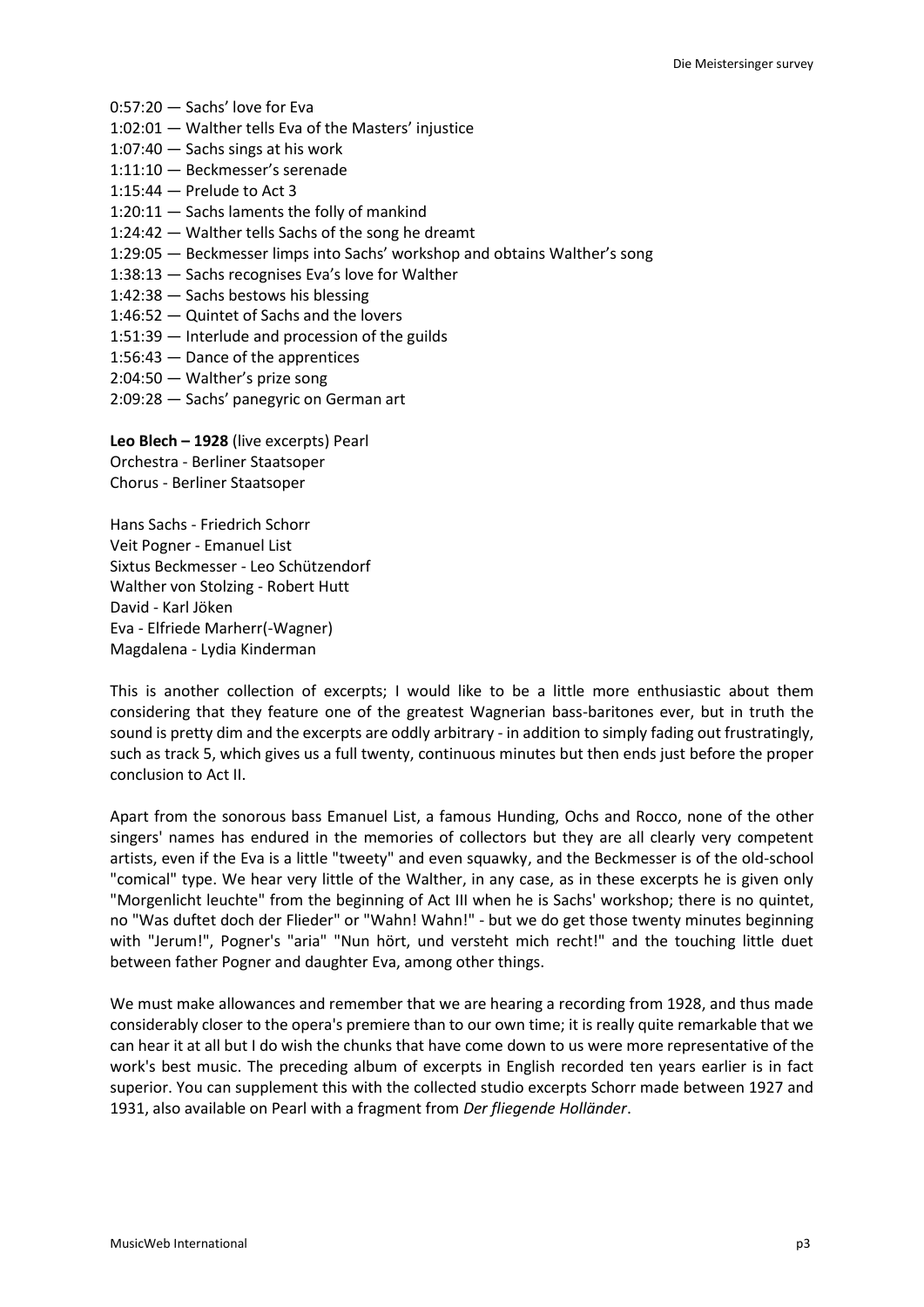**Artur Bodanzky – 1936** (live; mono) Music & Arts; Guild Immortal Performances Orchestra - Metropolitan Opera Chorus - Metropolitan Opera

Hans Sachs - Friedrich Schorr Veit Pogner - Emanuel List Sixtus Beckmesser - Eduard Habich Fritz Kothner - Julius Huehn Walther von Stolzing - René Maison David - Hans Clemens Eva - Elisabeth Rethberg Magdalena - Karin Branzell Nachtwächter - Arnold Gabor Kunz Vogelgesang - Marek Windheim Konrad Nachtigall - Louis D' Angelo Ulrich Eisslinger - Giordano Paltrinieri Balthasar Zorn - Angelo Bada Augustin Moser - Max Altglass Hermann Ortel - Arnold Gabor Hans Schwarz - Dudley Marwick Hans Foltz - James Wolfe

This is a hard one to call; it is obviously first class and of prime historical importance you have to be a listener hardened to veteran sound and also put up with a Walther who is somewhat trying on the ears, with his hard, bleating tenor. Furthermore, the performance is subject to some fairly swingeing cuts, especially in the third Act; the only advantage to that is that it reduces the amount of time you need to endure the harsh, distant sound.

However, it also preserves for posterity the greatest Hans Sachs in Friedrich Schorr's warm, wise, infinitely tender portrayal, a few laboured top notes notwithstanding. He is noble, poetic, and so intelligent in his characterisation of Wagner's by far most likeable creation. Only a little less impressive is the pure, womanly Eva of the wonderful Elisabeth Rethberg in her later prime. Eduard Habich displays his versatility by moving from impersonating a truly sinister Alberich to being a very rounded and musical Beckmesser, funny without exaggeration.

The bonus tracks on the Immortal Performances label present a selection of the commercial, studio excerpts from *Die Meistersinger* made by Schorr; you can get the complete set on a Pearl label issue but what we have here includes enough to make you realise how primitive the live sound is, despite Richard Caniell's best efforts, and to appreciate how much better this recording could have been had Melchior been the tenor rather than René Maison. Still, the latter is at his best in the quintet, which compares quite well with the famous Barbirolli recording of that sublime set piece from 1931; his metallic tone is actually quite similar to that of Rudolf Laubenthal, who made a recording of "Abendlich leuchtend" with Schorr in 1925. Rethberg is only marginally less magical than Elisabeth Schumann here and is throughout a joy.

I think you need to be something of an historical recording aficionado to last the full four hours of this cut broadcast, especially if you enjoy some of the best modern recordings in good stereo such as that by Kubelik, but everyone who loves this opera should know Schorr's Sachs, even if only via excerpts.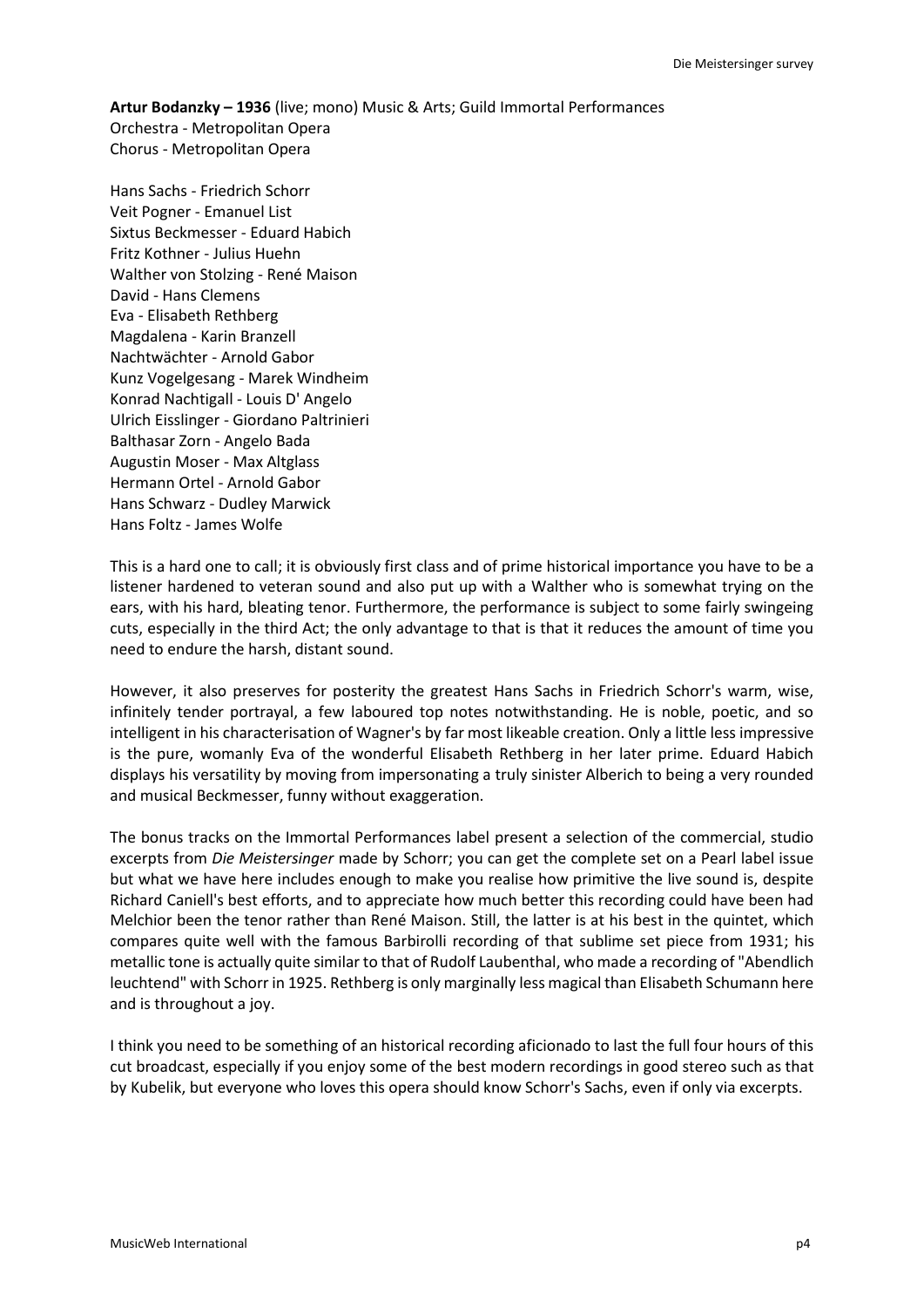**Arturo Toscanini – 1937** (live; mono) Eklipse; Andante Orchestra - Wiener Philharmoniker Chorus - Wiener Staatsoper

Hans Sachs - Hans Hermann Nissen Veit Pogner - Herbert Alsen Sixtus Beckmesser - Hermann Wiedemann Fritz Kothner - Viktor Madin Walther von Stolzing - Henk Noort David - Richard Sallaba Eva - Maria Reining Magdalena - Kerstin Thorborg Nachtwächter - Carl Bissuti Kunz Vogelgesang - Georg Maikl Konrad Nachtigall - Rolf Telasko Ulrich Eisslinger - Ekkerhard Fritsch Balthasar Zorn - Anton Dermota Augustin Moser - Hermann Gallos Hermann Ortel - Alfred Muzzarelli Hans Schwarz - Carl Bissuti Hans Foltz - Karl Ettl

It would hardly be fair to give this recording a ringing endorsement given the inevitably relatively primitive sound quality, but the Andante label issue in particular convinces the listener that this is more than a vintage buff's delight, as quite often the sound approaches something you'd expect to hear from the post-war mono stable rather than 1937 - and live, to boot. Yes, there are drop-outs and rough spots with interference and some prominent swishing at the end of Act 2, but in general, and making allowance for the undue prominence given the brass (presumably the result of the microphone placement), this remains very listenable.

Furthermore, it is one of only three complete opera recordings by Toscanini at Salzburg, and the last before he departed in protest never to return; the Anschluss was only a year later and Toscanini made a new life in the USA. The singing ranges from very fine to averagely good but the glory of this performance is the rhythmic tautness and propulsion of Toscanini's conducting; the music is always going somewhere, and the flexibility and clarity of his direction mean that longueurs are eschewed. This is a comparatively fast but never frenetic account.

The best singing comes from Hans Hermann Nissen, whose rich, sonorous bass-baritone rides the long lines effortlessly. He is expressive without having quite the individuality of the most famous exponents of this role; the same is true of several singers here, who are accomplished but a tad anonymous. Reining is pure and winning but not especially memorable; Noort has rather a light timbre for Walther but all the notes and the stamina to sing them; Thorborg is warm and apt, with a proper trill and plenty of presence; the David avoids the usual whine and sings accurately with an old-fashioned fast vibrato; Alsen is a big, bluff, weighty Pogner with some snatched top notes but a paternal manner; the chorus is necessarily a bit distant but very lively; everyone seems swept along by Toscanini's famously infectious and inspirational musicality. The seminal quintet is very satisfying: Toscanini relaxes completely to let the music breathe; Reining dominates the balance, soaring aloft, but the individual vocal lines may all be heard despite some "aural mush" from a bit of overload.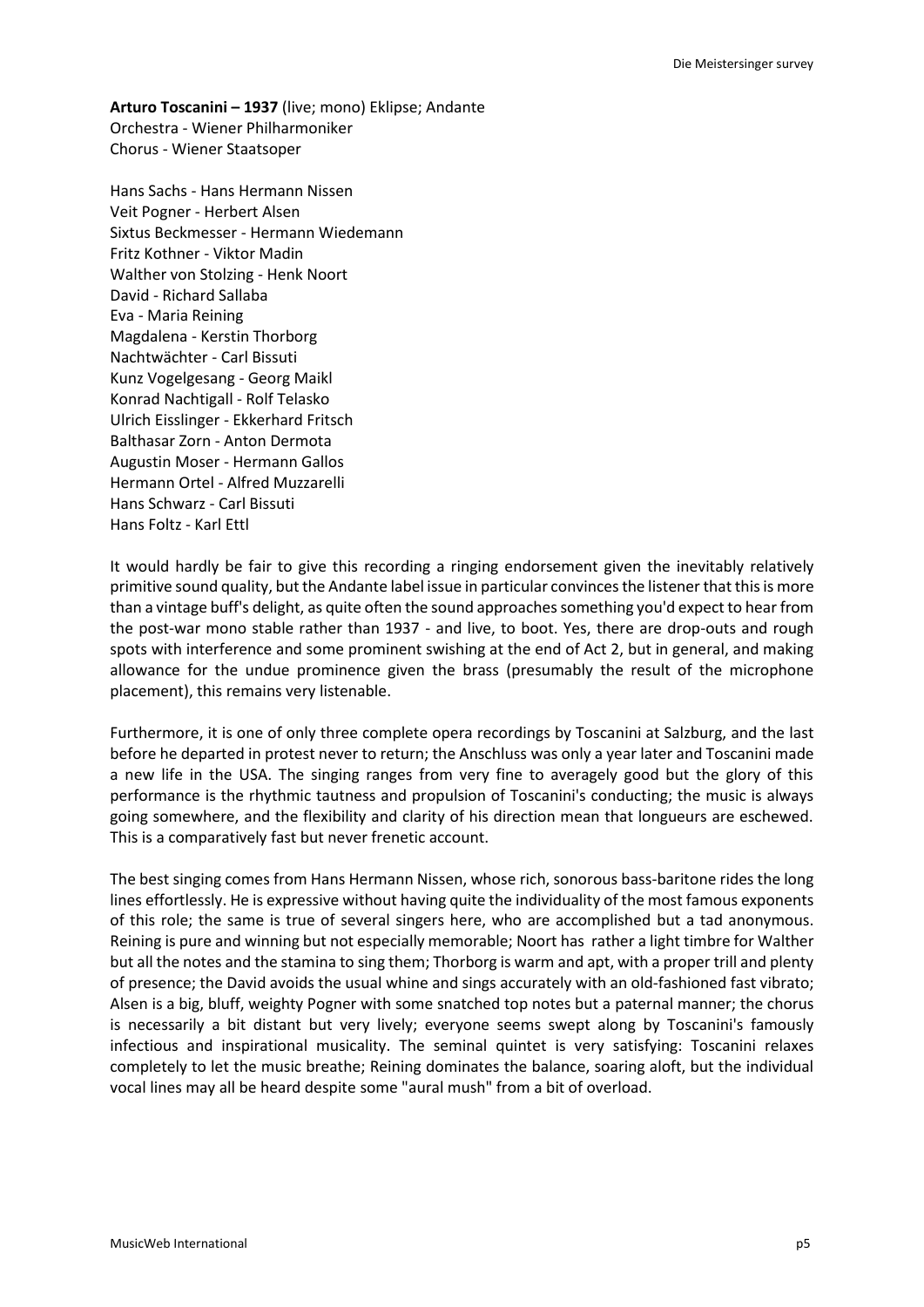**Karl Böhm – 1938** (**NB: ACT 3 only**; studio; mono) Pearl; Preiser; Malibran; Profil Orchestra - Sächsische Staatskapelle Chorus - Chor der Dresdener Staatsoper

Hans Sachs - Hans Hermann Nissen Veit Pogner - Sven Nilsson Sixtus Beckmesser - Eugen Fuchs Fritz Kothner - Arno Schellenberg Walther von Stolzing - Torsten Ralf David - Martin Kremer Eva - Margarete Teschenmacher Magdalena - Helene Jung Kunz Vogelgesang - Rudolf Dittrich Konrad Nachtigall - Robert Büssel Ulrich Eisslinger - Klaus Hermanns Balthasar Zorn - Rudolf Schmalnauer Augustin Moser - Hanns Lange Hermann Ortel - Ludwig Eybisch Hans Schwarz - Hermann Greiner Hans Foltz - Serge Smirnoff

This is simply the best and greatest cast in *Die Meistersinger* that you could possibly ever hope to encounter, a feat made all the more astonishing by the clarity of the 1938 sound, almost devoid of hiss, and mercifully free from excessive blare or distortion for such a venerable recording.

If I say that the great bass-baritone Hans Hermann Nissen reminds me most of Thomas Stewart as Hans Sachs, I mean that as the highest compliment: he combines a credibly youthful tone with a wise, genial and avuncular manner sufficient to suggest wisdom and maturity without turning him into an old buffer. Good Lord, he even has a trill in his armoury - the rarest feat amongst singers of Sachs. The voice is intrinsically beautiful and he lives every word he sings; this is Sachs incarnate, rivalled in that era only by Friedrich Schorr and Paul Schöffler at their best.

Everybody else in the cast is perfect: the David is a likeable young man, not a boring whiner. Pogner is sung by the great Sven Nilsson (distant relation of Birgit), Beckmesser is pompous but sympathetic and unexaggerated, Margarete Teschemacher and Torsten Ralf (who both sang in the premiere of Strauss's *Daphne* in that same year) make ideal lovers, she vibrant and girlish with her big, pure, open liricospinto soprano and he credibly virile and impulsive, but sweet, too, the silver gleam in his elegant but powerful tenor sometimes reminiscent of fellow-Swede Jussi Björling.

Sample the famous quintet: it goes like a dream, generating those tell-tale goose-bumps all true aficionados experience and similar in impact to the celebrated recording with Melchior, Schorr, Schumann et al under Barbirolli. The finale is simply stupendous, the chorus raucous and rumbustious, having a high old time, and the Festival trumpets blaring joyously.

Böhm has a wonderful feel for the ebb and flow of this music, keeping it all together without imposing any brake on his artists' spontaneity and the orchestral playing is first class. Perfect with one caveat: you must be able to tolerate good but historical sound. Sadly, this is only Act 3, however.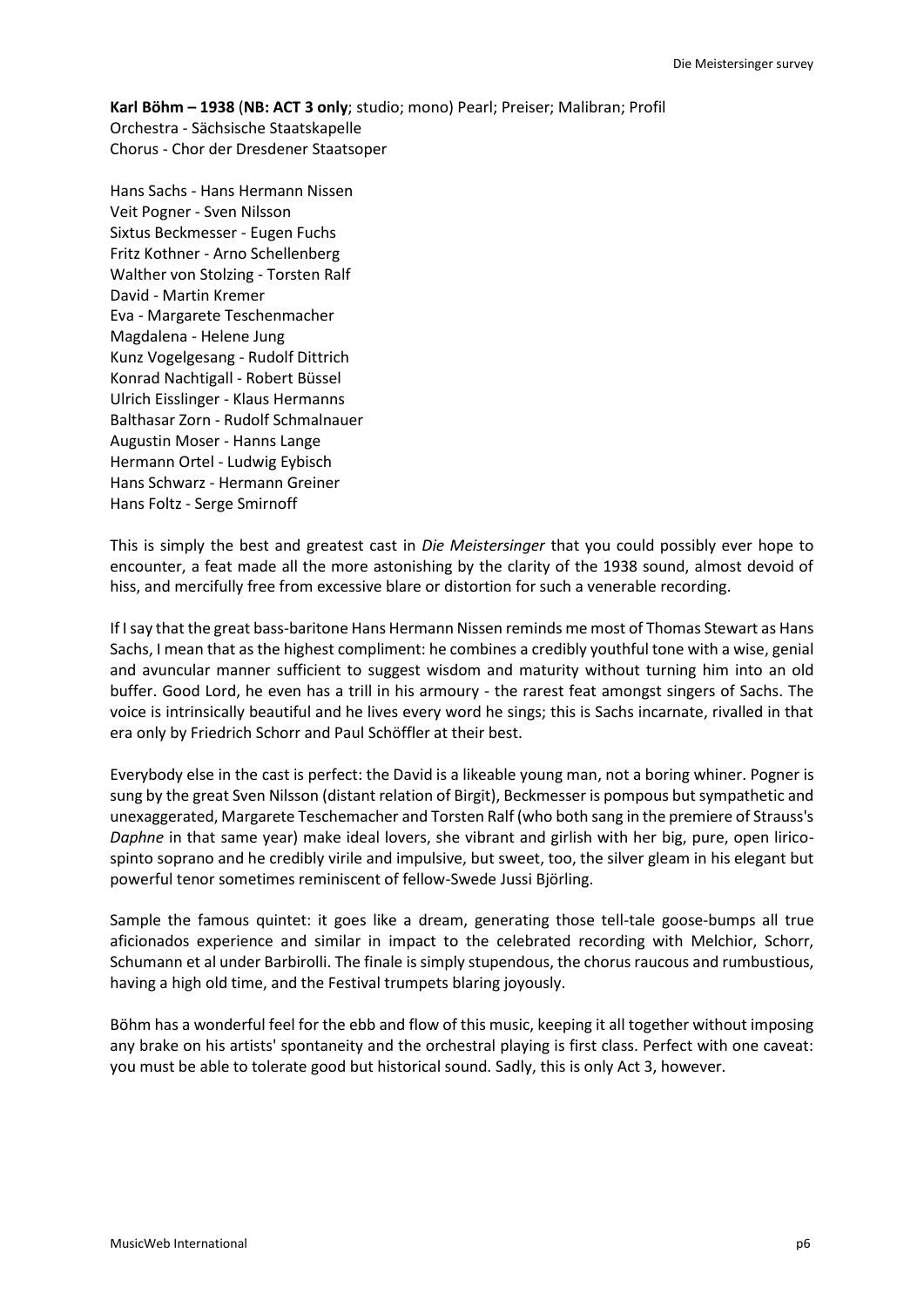**Wilhelm Furtwängler – 1943** (live; mono) Walhall; Arkadia; Music & Arts Orchestra - Bayreuth Festival Chorus - Bayreuth Festival

Hans Sachs - Jaro Prohaska Veit Pogner - Josef Greindl Sixtus Beckmesser - Eugen Fuchs Fritz Kothner - Fritz Krenn Walther von Stolzing - Max Lorenz David - Erich Zimmermann Eva - Maria Müller Magdalena - Camilla Kallab Nachtwächter - Erich Pina Kunz Vogelgesang - Benno Arnold Konrad Nachtigall - Helmut Fehn Ulrich Eisslinger - Gustav Rödin Balthasar Zorn - Gerhard Witting Augustin Moser - Karl Krollmann Hermann Ortel - Herbert Gosebruch Hans Schwarz - Franz Sauer Hans Foltz - Alfred Dome

This is not in fact complete: the exchange between Walther and Eva in church in Act 1 is missing, as is the climax of Act 3 including – horrors! – the quintet. Presumably tapes went AWOL and none was available from any other Bayreuth performance. The sound is rough with some drop-outs and only Maria Müller is really good. Lorenz sounds tired and effortful; both his soft singing and legato are poor. He tends to have two gears: loud and shouty, soft and unsupported. Several other singers sound superannuated. Greindl is in powerful, youthful voice but is sometimes unsteady and sings at an unremitting forte. Prohaska barks and bleats, and, like Greindl, is often wobbly, even though he is very expressive. Furtwängler's genius melds it all into a wonderful performance but it cannot be a first recommendation for obvious reasons.

**Karl Böhm – 1944** (live radio broadcast composite; mono) Preisler; Arkadia; Cantus Classics Orchestra - Wiener Philharmoniker Chorus - Wiener Staatsoper

Hans Sachs - Paul Schöffler Veit Pogner - Herbert Alsen Sixtus Beckmesser - Erich Kunz Walther von Stolzing - August Seider David - Peter Klein Eva - Irmgard Seefried Magdalena - Else Schürnoff Nachtwächter - Viktor Madin Kunz Vogelgesang - Anton Dermota Konrad Nachtigall - Viktor Madin Ulrich Eisslinger - Josef Witt Balthasar Zorn - Georg Maikl Augustin Moser - William Wernigk Hermann Ortel - Alfred Muzzarelli Hans Schwarz - Alfred Jerger Hans Foltz - Marjan Rus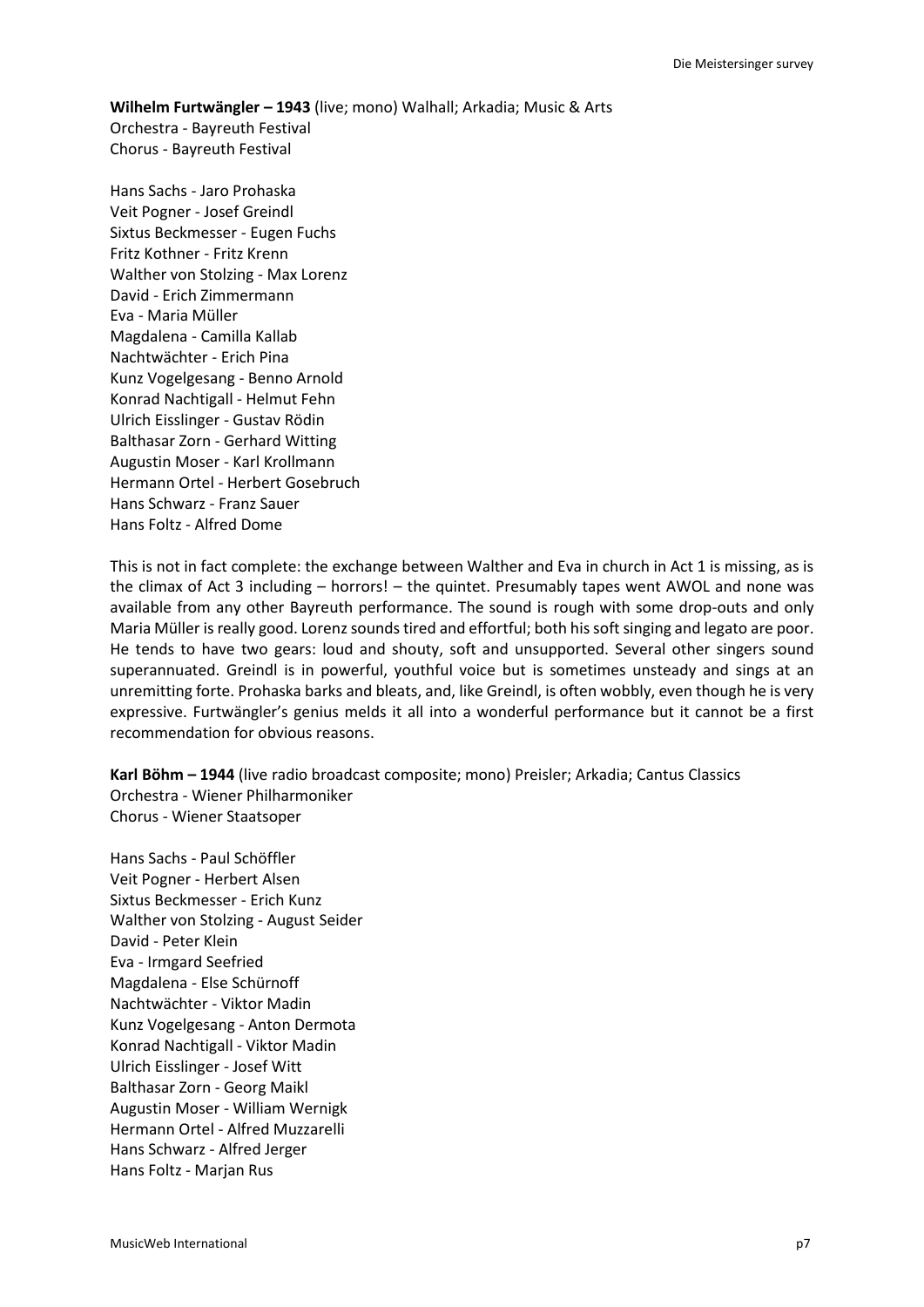It might be a bit over-enthusiastic to wax lyrical over a 1944 recording but wait until you hear it: it was recorded on the cunning German invention of metal tape and sounds every bit as good - if not better - as early mono recordings of quality from the 1950's. So good, in fact, that the coughing throughout the Prelude to Act II is faithfully reproduced; otherwise, you will hear the cream of Wagnerian voices from that era giving an entirely satisfying account of a great masterwork. I do not propose to enter into the moral minefield of whether we can listen with pleasure to a composite radio performance made during the twilight period of the Third Reich, especially one which concludes with Sachs' peroration upon the supremacy of German Art; all I will say is that from an aesthetic point of view it is entirely idiomatic and laudable.

We already know from his superlative 1968 live recording on Orfeo that Böhm always had the measure of this score. This is a superb *Meistersinger*, cast in depth, and were it not for the rather strenuous and even occasionally ugly-toned August Seider as Walther, I would rate it is as close to perfect. Seider isn't bad; he has a powerful Heldentenor but his vibrato sometimes borders upon a bleat, he doesn't really sound young enough to pass as the young knight, and he is not especially sweet-toned or integrated into what is otherwise a beautiful quintet - always my first touchstone for assessing this opera. Irmgard Seefried, girlish and charming throughout. launches into it in a very delicate and poised manner, guided by Böhm's very steady and moderate tempo.

Otherwise, the casting is perfect, as long as you like a more mature Sachs. Schöffler is resonant and characterful; his bass-baritone has a warm "buzz" to it and he fulfils everyone's idea of Sachs as a wise uncle. He falters slightly on his concluding top E in "Hab Acht" but is otherwise strong to the end and consistently in finest voice; his "Was duftet doch der Flieder" is a masterclass of detail and lyricism. He is matched by the great Herbert Alsen as Pogner, whose steady, powerful bass is as grainy as old oak. Erich Kunz makes for a surprisingly subtle Beckmesser and has an intrinsically beautiful voice to boot always a help considering how much music Wagner actually devotes to that part. It is always a pleasure to hear an attractively-voiced Magdalena who is not too matronly and the David is no whiner but a light-voiced tenor of considerable agility.

The clarity of everyone's diction is exemplary and the playing of the VPO is energised and vibrant. You may hear their virtuosity from the very start of the overture and the moment when the chorus breaks in with their unusually leisurely yet dignified hymn, is exquisitely judged. Voices are rather forward, yet the sound is so detailed that the listener may hear pages in the score being turned.

NB: owing to there being a section missing from the original recording, music from the beginning of Act III to "Grüss Got, mein Junker" has been spliced in from the Abendroth performance at Bayreuth in 1943 to fill the gap.

**Hans Knappertsbusch** - 1950-51 (studio; mono) Decca; Cantus Classis; Naxos Orchestra - Wiener Philharmoniker Chorus - Wiener Staatsoper

Hans Sachs - Paul Schöffler Veit Pogner - Otto Edelmann Sixtus Beckmesser - Karl Dönch Fritz Kothner - Alfred Poell Walther von Stolzing - Günther Treptow David - Anton Dermota Eva - Hilde Güden Magdalena - Else Schürnoff Nachtwächter - Harald Pröglhoff Kunz Vogelgesang - Hugo Meyer-Welfing Konrad Nachtigall - Wilhelm Felden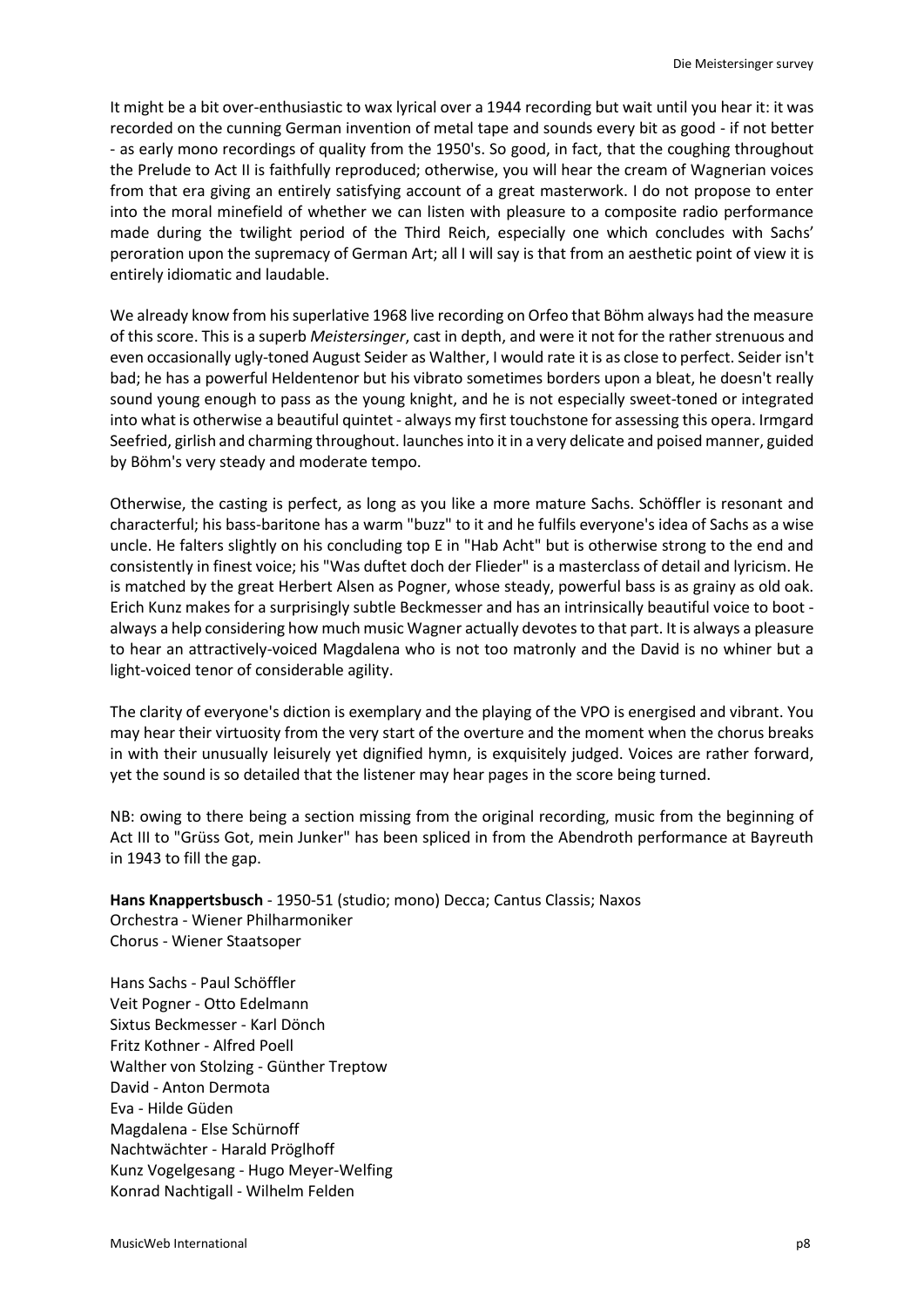Ulrich Eisslinger - William Wernigk Balthasar Zorn - Erich Majkut Augustin Moser - Hermann Gallos Hermann Ortel - Harald Pröglhoff Hans Schwarz - Franz Bierbach Hans Foltz - Ljubomir Pantscheff

My MusicWeb colleague Göran Forsling glowingly reviewed this recording in its Naxos incarnation, and I can happily endorse his encomium for this most life-affirming of Wagner's – or indeed anybody's – operas.

The mono sound is very acceptable, despite a bit of hiss and pre-echo. Paul Schöffler, is the Sachs in this 1950-51 studio recording conducted by Hans Knappertsbusch – the first ever made – and must surely be counted among the greatest interpreters of that role. This recording is certainly preferable in sonic terms to his live 1952 Bayreuth performance and for many the earlier cast will have the edge, too. The same is true of Kna's live 1955 performance in Munich, which is less desirable despite the presence of Lisa Della Casa and Frantz, again in fine form.

With so many great singers and conductors turning their attention to this masterwork, it is hard to sift and rank them according to taste and merit; I for one simply revel in them all yet have my preferences, such as for a softer, more naturally sung David of the kind we are given by Anton Dermota here, rather than the hard, nasal – if still very characterful – portrayal by such as Gerhard Unger and Paul Kuen. I also prefer celebrated Tristan Günther Treptow as Walther to the brazen-voiced and ubiquitous Hans Hopf, even if Treptow's timbre is rather edgy; he has all the notes and does his best to sound the young, ardent lover - which is a stretch for him, despite his being only in his early forties at the time of recording. He is really good, however, in his last delivery of the Prize Song. Indeed, with a silvery, shimmering Hilde Güden and Edelmann this time singing Pogner, accompanied by a team of highly experienced Viennese regulars, Knappertsbusch's recording has in many ways a claim to offering the best cast of all, especially when the relaxed flexibility of the conductor's beat and the virtuosity of the VPO are counted in the mix. Edelmann's noble bass is perhaps ultimately better suited to Pogner than Sachs and Harald Prögelhöf doubles as Hermann Ortel and the Nightwatchman; his clean bass is lighter than I would prefer for the latter but he sings beautifully.

Perhaps it is a rather crude approach, but I am fond of using the famous quintet as a means of discriminating between recordings, simply because this sublime ensemble lies at the heart of the music and is inevitably a highlight. Certainly it is beautifully sung and paced here, but the voices do not blend as seamlessly as the very best: Gueden is a little "keck" compared with purer-voiced sopranos such as Della Casa and Grümmer, Treptow a tad harsh of tone and the strings rather piercing.

Otherwise, Treptow is, as I say above, generally fine if rather mature, as is the Magdalena, fruity contralto Else Schürhoff. Schöffler is warm, avuncular and very expressive in his monologues and his top E and F are still intact if not exactly full and fresh. His duets with Güden's pure, piping Eva are a joy. I do not necessarily prefer him to Frantz or Nissen, and Schorr in his prime remains supreme, but his assumption of the role remains treasurable. Karl Dönch's musical Beckmesser makes a welcome change from the mugging and exaggeration all too common among interpreters who lack confidence in Wagner's capacity to convey his absurdity in purely musical terms.

Knappertsbusch's conducting is wonderful: energised, pointed and sprung – not a hint of lethargy. The climax of the opera really delivers a punch, as it should, and both the orchestral playing and choral singing are really tight and homogeneous. The impact of the riotous conclusion to Act 2 might be somewhat compromised by the narrow mono sound but is otherwise enormous fun, while the Prelude to Act 3 is as tender as one could wish.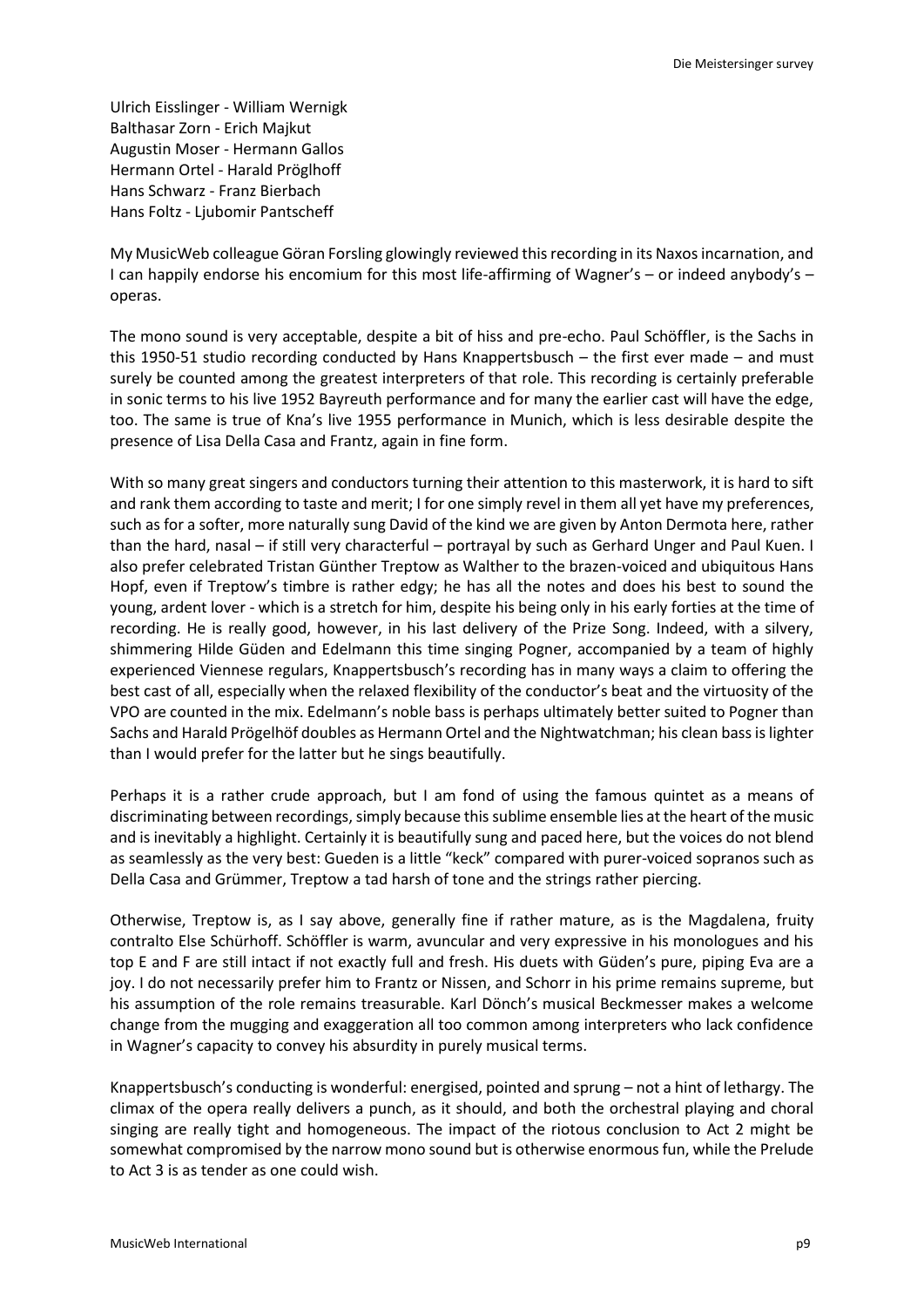**Rudolf Kempe – 1951** (radio broadcast; mono) Gebhardt; Profil Orchestra - Dresdner Staatskapelle Chorus - Sächsische Staatsoper

Hans Sachs - Ferdinand Frantz Veit Pogner - Kurt Böhme Sixtus Beckmesser - Heinrich Pflanzl Fritz Kothner - Karl Paul Walther von Stolzing - Bernd Aldenhoff David - Gerhard Unger Eva - Tiana Lemnitz Magdalena - Emilie Walter-Sacks Nachtwächter - Werner Faulhaber Kunz Vogelgesang - Johannes Kemter Konrad Nachtigall - Kurt Legner Ulrich Eisslinger - Heinrich Tessmer Balthasar Zorn - Karl-Heinz Thomann Augustin Moser - Gerhard Stolze Hermann Ortel - Theo Adam Hans Schwarz - Erich Handel Hans Foltz - Werner Faulhaber

This earlier radio broadcast from Dresden by Kempe has understandably been over-shadowed by his Berlin recording but it has an impressive cast. Despite its echoing acoustic, the sound of the Gebhardt issue is tolerable for its provenance and era, but avoid that, and go for the immeasurably superior Profil version, which has the voices far closer and the sound much fuller, even if the orchestra is still very recessed. Frantz is in firm, youthful, indeed sovereign voice, sounding virile and plausible as Sachs; I like the bronze edge to his bass-baritone and his top notes are more secure than in the later recording. The authority of his monologues and sweep of his final address reminds me what a fine Wotan he made for Moralt, Furtwängler and Stiedry before his untimely death. Lemnitz, sounds fairly fresh despite being in her mid-fifties, with a gift for pathos, although top notes can turn sour and there are cloudy patches in the middle of the voice. Heldentenor Bernd Aldenhoff's voice is in fine shape, despite a bit of bleat; he is inclined to over-sing and force but it's a healthy instrument. Gerhard Unger gives us his familiar, David; he is boyish and appealing. Kempe is of course sensitive, flexible and very supportive of his singers; co-ordination is excellent.

Somewhat distant mono is never ideal for this opera and the later recording is preferable in that it still has Frantz but in studio sound, now expertly reprocessed by Pristine Audio, and a young Elisabeth Grümmer is preferable to a mature Lemnitz, but this is still a satisfying account.

**Herbert von Karajan – 1951** (live composite; mono) EMI; Myto; Naxos; Membran Orchestra - Bayreuth Festival Chorus - Bayreuth Festival

Hans Sachs - Otto Edelmann Veit Pogner - Frederick (Friedrich) Dalberg Sixtus Beckmesser - Erich Kunz Fritz Kothner - Heinrich Pflanzl Walther von Stolzing - Hans Hopf David - Gerhard Unger Eva - Elisabeth Schwarzkopf Magdalena - Ira Malaniuk Nachtwächter - Werner Faulhaber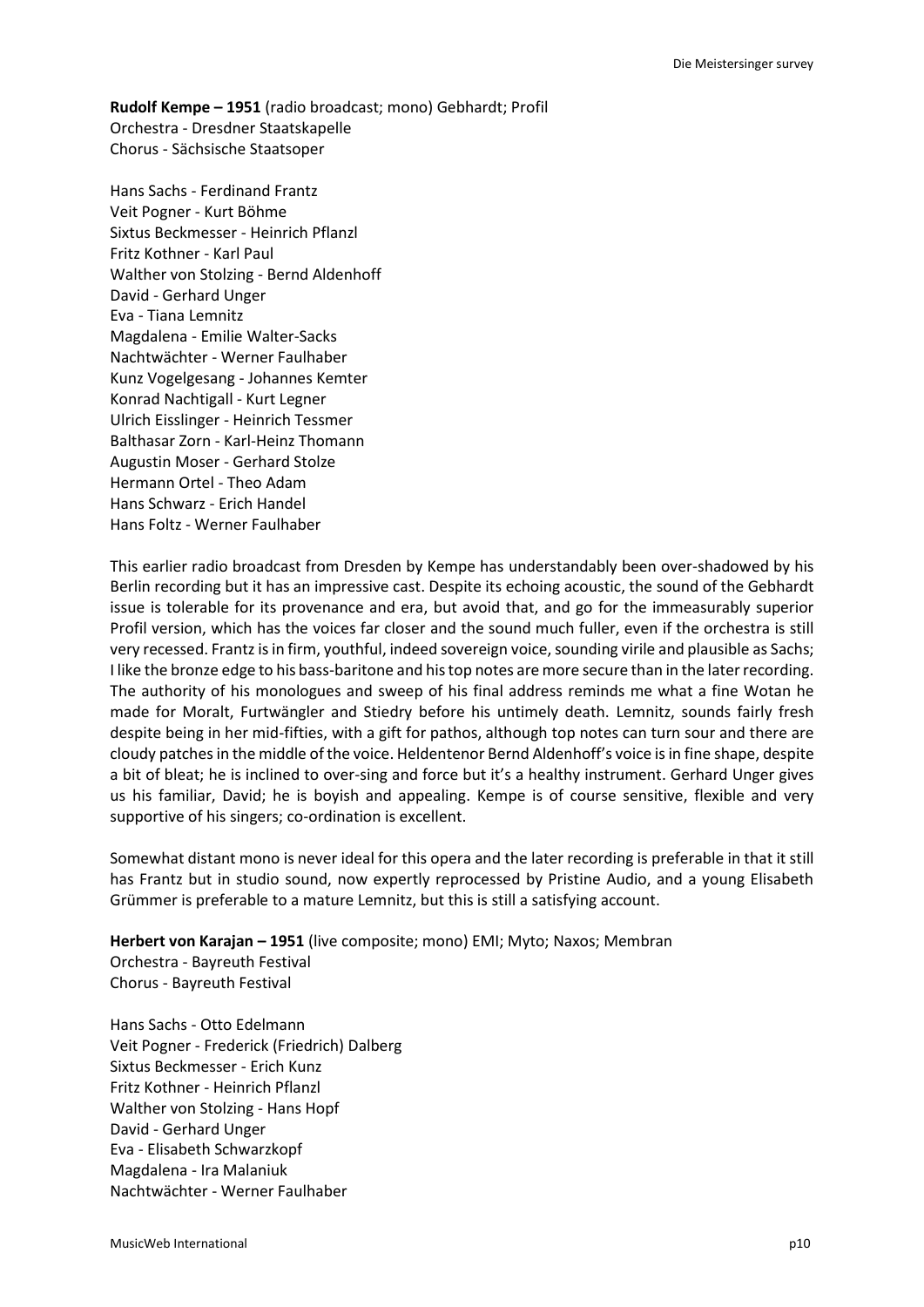Kunz Vogelgesang - Erich Majkut Konrad Nachtigall - Hans Berg Ulrich Eisslinger - Karl Mikorey Balthasar Zorn - Josef Janko Augustin Moser - Gerhard Stolze Hermann Ortel - Heinz Tandler Hans Schwarz - Heinz Borst Hans Foltz - Arnold Van Mill

This 1951 live composite recording has always been compared, perfectly reasonably, with the recording from the same year conducted by Kempe and that conductor's studio recording from 1956. They all represent the best of German singing, revived at Bayreuth after the hiatus of the Second World War and to my ears both, despite certain differences, are equally recommendable.

Both Karajan and Kempe were masters of the pacing of Wagner's operas; their tempos and phrasing are virtually always ideal and they had a roster of superb Wagnerians from which to cast this most genial and lovable of Wagner's operas. Neither is ideal but both remain highly recommendable: both Ferdinand Frantz and Otto Edelmann were bass-baritones of the highest quality, the former having rather more nobility of tone and more experience in word-painting, the latter, in his first essay of a role which he went on to sing worldwide for a decade and more, is easier in the top notes - often a weakness in even very celebrated singers of Sachs such as Schorr and Schoeffler - and always exuding warmth and charm. He has a rich, steady, flexible voice capable of a range of colours and despite a few hesitant entries, forgivable in a singer essaying this role for the first time, and one big mistake, this is already a fully rounded assumption.

Hans Hopf is a stentorian, unimaginative singer with inexhaustible reserves of heroic tone and the ability to sustain the murderous tessitura of the role. His top A's are the sound a true Heldentenor makes and he is intermittently splendid, already engaging the listener's attention with his first big test in "Fanget an!" Schock is more poetic for Kempe, having the notes but not quite the size of voice the role of Walther demands.

Taste will always remain divided over Schwarzkopf's Eva as to whether her tone is tremulous or shimmering and whether she is highly intelligent in her inflection of the text or arch and coy. I must say that as a not-unswerving fan I think she does the role proud here and I enjoy her contribution; she certainly passes the poise test in the great quintet which is simply heavenly, even if I still prefer the purity of Janowitz or Grümmer. Celebrated character tenors Unger and Stolze excel in two roles for which they were both renowned, even if I like a "straighter" tenor voice with a more ingratiating tone as David. I find the two basses who sing the two supporting bass roles of Pogner and Kothner to be a bit lumpen and inelegant compared with the very best like Moll or Ridderbusch but they'll do fine. Erich Kunz's Beckmesser is more sung than guyed without sacrificing the comedy and even the pathos of that absurd man.

The finale really packs a punch and the audience respond ecstatically; the supposedly icy Karajan surprisingly was often at his best in comic operas (in truth he had a sharp sense of humour - think of the success of his recordings of *Così fan tutte*, *Falstaff* and *Der Rosenkavalier*).

If you get this is in the Naxos remastering you will hear warm, slightly muffled, bass-heavy sound with the pitch anomalies and clunking edits and joins ironed out, but some of the distortion at climaxes cannot be spirited away. That's not much of a bar to enjoyment, however. That edition has notes, brief biographies and a summary provided Tully Potter, who takes an unwarranted swipe at Karajan but is otherwise most helpful and informative. Other labels have retained more treble in the remastering but the editing and pitch issues are not addressed. It would be good if Pristine got to remaster this recording just as they have revitalised the Kempe studio version.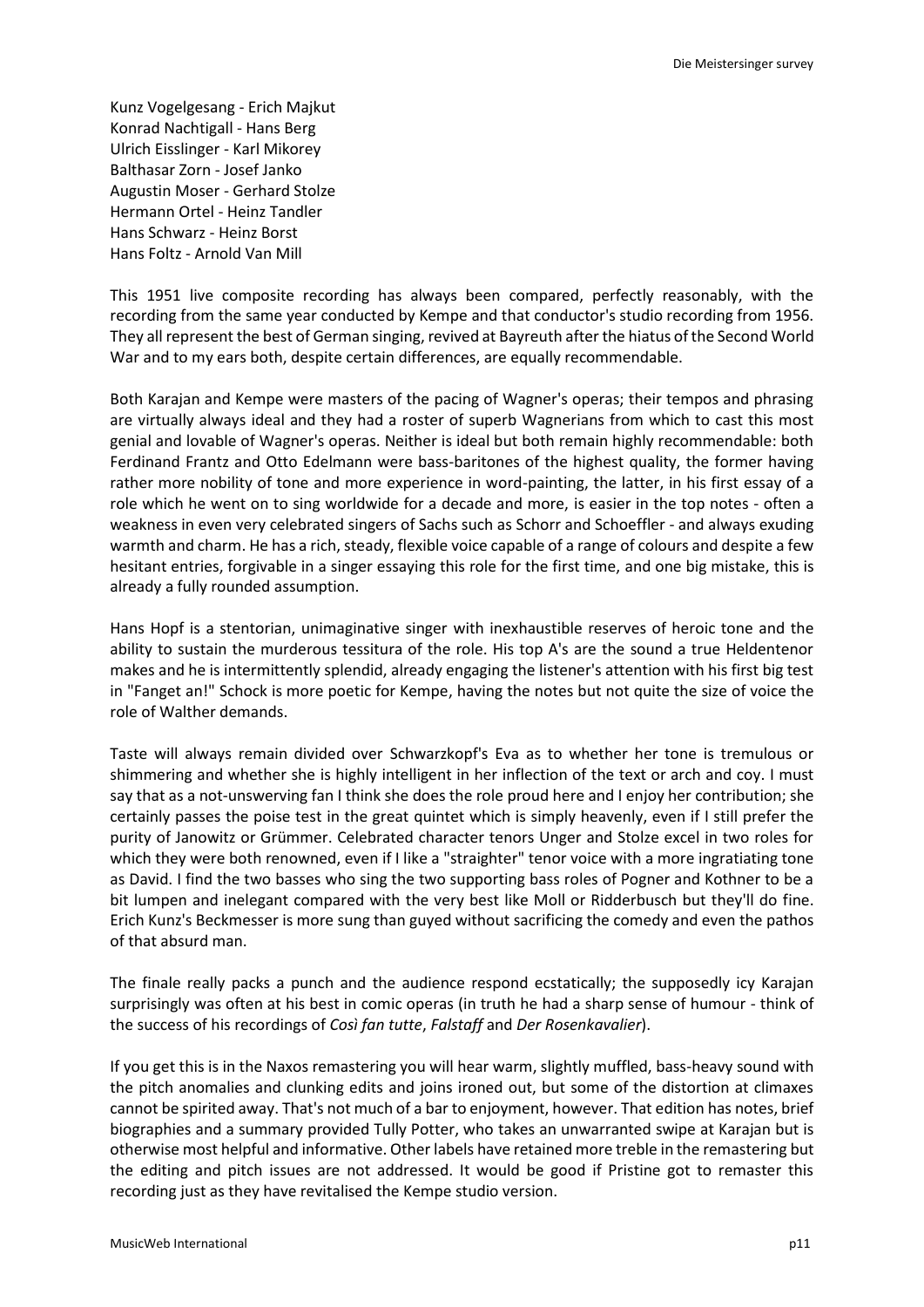**Hans Knappertsbusch – 1952** (live; mono) Music & Ars; Golden Melodram; Cantus Classics; Archipel Orchestra - Bayreuth Festival Chorus - Bayreuth Festival

Hans Sachs - Otto Edelmann Veit Pogner - Kurt Böhme Sixtus Beckmesser - Heinrich Pflanzl Fritz Kothner - Werner Faulhaber Walther von Stolzing - Hans Hopf David - Gerhard Unger Eva - Lisa Della Casa Magdalena - Ira Malaniuk Nachtwächter - Gustav Neidlinger Kunz Vogelgesang - Karl Terkal Konrad Nachtigall - Walter Stoll Ulrich Eisslinger - Karl Mikorey Balthasar Zorn - Josef Janko Augustin Moser - Gerhard Stolze Hermann Ortel - Theo Adam Hans Schwarz - Heinz Borst Hans Foltz - Max Kohl

You may rest assured that Kna's direction is flawlessly paced and the orchestral playing testimony to the speed with which post-war Bayreuth got back on track. The sound is no better than it should be: distant, acceptable mono which can get a bit tiring on the ear and obscures detail - the famous quintet, although beautifully sung, is a particular casualty of this remoteness - but it's all perfectly congenial to the more experienced ear tolerant of historical recordings.

Otto Edelmann here graduates to the role of Hans Sachs from Pogner in Kna's studio recording the previous year. His smooth, resonant bass acts as balm to the ear in comparison with the rather coarse and lumpen Pogner which Kurt Böhme gives us. His top notes seem to inhabit a different tonal milieu than the rest of his voice but he is resonant and expressive; his monologues are a highlight and do not outstay their welcome as can sometimes be the case. Hans Hopf as usual sounds better than I remember him; despite a certain reliance upon his default mode of wooden, stentorian dependability, he sings tenderly in the quintet and is more than serviceable with his even, tireless tone and reliable top notes. The two principal female roles are superb; Della Casa and Malaniuk were already tried and tested as thoroughly capable Wagnerians, despite the apparent delicacy and fragility of the former's essential vocal make-up. Della Casa is especially touching in her long duet with Edelmann; they make a lovely, subtle pair. Gerhard Unger's whining tone can grate but he is a very characterful David, a role in which he specialised. The Beckmesser is of the usual caricatured type and rather wearing in its relentlessly hearty guying but that was the norm then. The casting of secondary roles is mediocre but Gustav Neidlinger makes a lovely Nightwatchman.

This isn't anyone's dream performance but remains very satisfying if the dim sound is no barrier.

**Hans Knappertsbusch – 1955** (live; mono) Orfeo Orchestra - Bayerische Staatsoper Chorus - Bayerische Staatsoper

Hans Sachs - Ferdinand Frantz Veit Pogner - Gottlob Frick Sixtus Beckmesser - Heinrich Pflanzl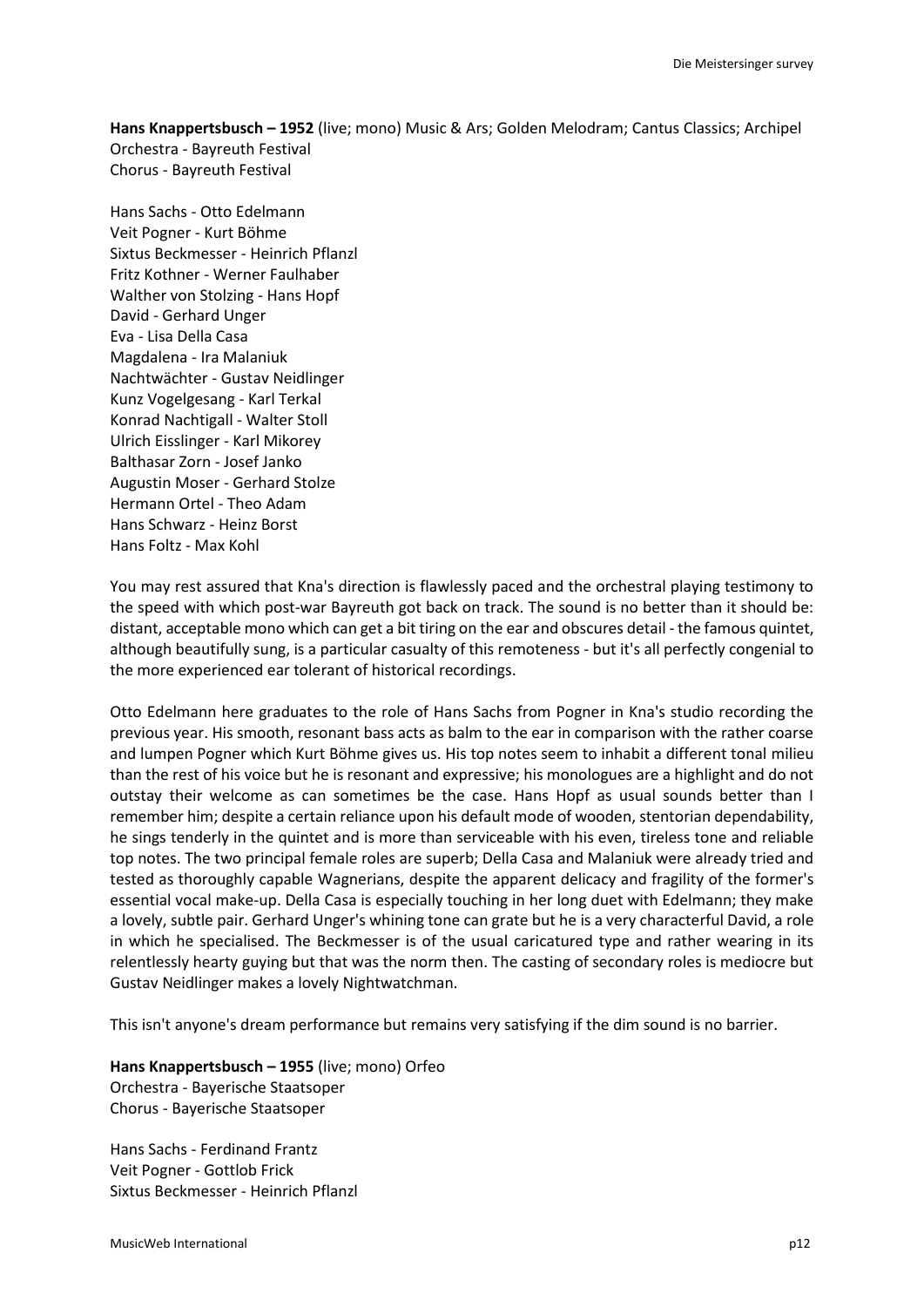Fritz Kothner - Albrecht Peter Walther von Stolzing - Hans Hopf David - Paul Kuen Eva - Lisa Della Casa Magdalena - Herta Töpper Nachtwächter - Willy Schmitz Kunz Vogelgesang - Franz Klarwein Konrad Nachtigall - Carl Hoppe Ulrich Eisslinger - Emil Graf Balthasar Zorn - John Kuhn Augustin Moser - Karl Ostertag Hermann Ortel - Adolf Keil Hans Schwarz - Walter Bracht Hans Foltz - Rudolf Wünzer

This is in fact in exceptionally good mono sound for its era, free of distortion with voices and orchestra in balance, the only minor irritation being an occasionally prominent prompter. Anything and everything conducted by Knappertsbusch at Bayreuth or in Munich in the 1950's is worthy of serious consideration, and while this might not be anyone's ideal performance it certainly affords many pleasures, not least the Eva of Lisa della Casa, whose purity of voice and pathos of utterance places her alongside the best exponents of the role such as Gundula Janowitz and Elisabeth Grümmer. She is just occasionally a little tremulous of tone but in general her performance is a joy; she soars effortlessly in the famous quintet, the crucial Act II exchange with Ferdinand Frantz's wise Sachs is charmingly handled and she is radiant in "O Sachs! Mein Freund!" Frantz, despite a few effortful top notes, is a noble, generous-voiced Sachs, especially convincing in his big "Wahn!" monologue - and we can forgive him a few strained top notes when even the greatest exponent of that role, Paul Schöffler, sometimes had that problem, too.

The other great virtue is the exuberance and Schwung of Kna's conducting, directing a very accomplished Bavarian orchestra and chorus. He goes off like a rocket in the overture but soon settles down to preside over a moderately paced, but never slack, four and a half hours. He immediately establishes a telling contrast in mood between that rambunctious overture and the austere Lutheran hymn which breaks in upon it. The ensemble work is really lusty and energised, creating an appropriate sense of festivity and fun. What a pity that the terrific climax to Act II is ruined by the weediest-voiced Night-Watchman I have ever heard!

The other star name in the cast apart from Frantz and Della Casa is Gottlob Frick, of a similarly sturdy timbre to Frantz but one never suited to the role of Sachs which is for a bass-baritone - which Frick never was. He makes a lovely Pogner, in the mode of his great successor Kurt Mol, who would also never have attempted Sachs.

More dubious casting issues arise with the assumption of the role of Walter by the baritonal, bronzevoiced Heldentenor Hans Hopf, who is seemingly unable to soften, colour or dynamically vary his sturdy tone regardless of what he's singing. He's not so bad insofar as he has the notes and stamina, and despite the small bleats and breaks in his vocal production, he actually makes quite a nice job of both "Fanget an!" and "Morgenlicht leuchtend" but his vibrato is intermittently obtrusive. Paul Kuen, a famous Mime, is rather harsh voiced but characterful as David and his Magdalena is a bit matronly. The Beckmesser is musical and unexaggerated but like Hopf sometimes has an unfortunate wobble in his vibrato.

For me, a recording of *Die Meistersinger* must pass the "quintet test". Nothing matches Barbirolli's famous recording except perhaps Kubelik's; here, Frantz 's quasi-recitative to that set piece is rather rough, rocky and lacking legato but he quickly finds steadiness to match Della Casa's ease of tonal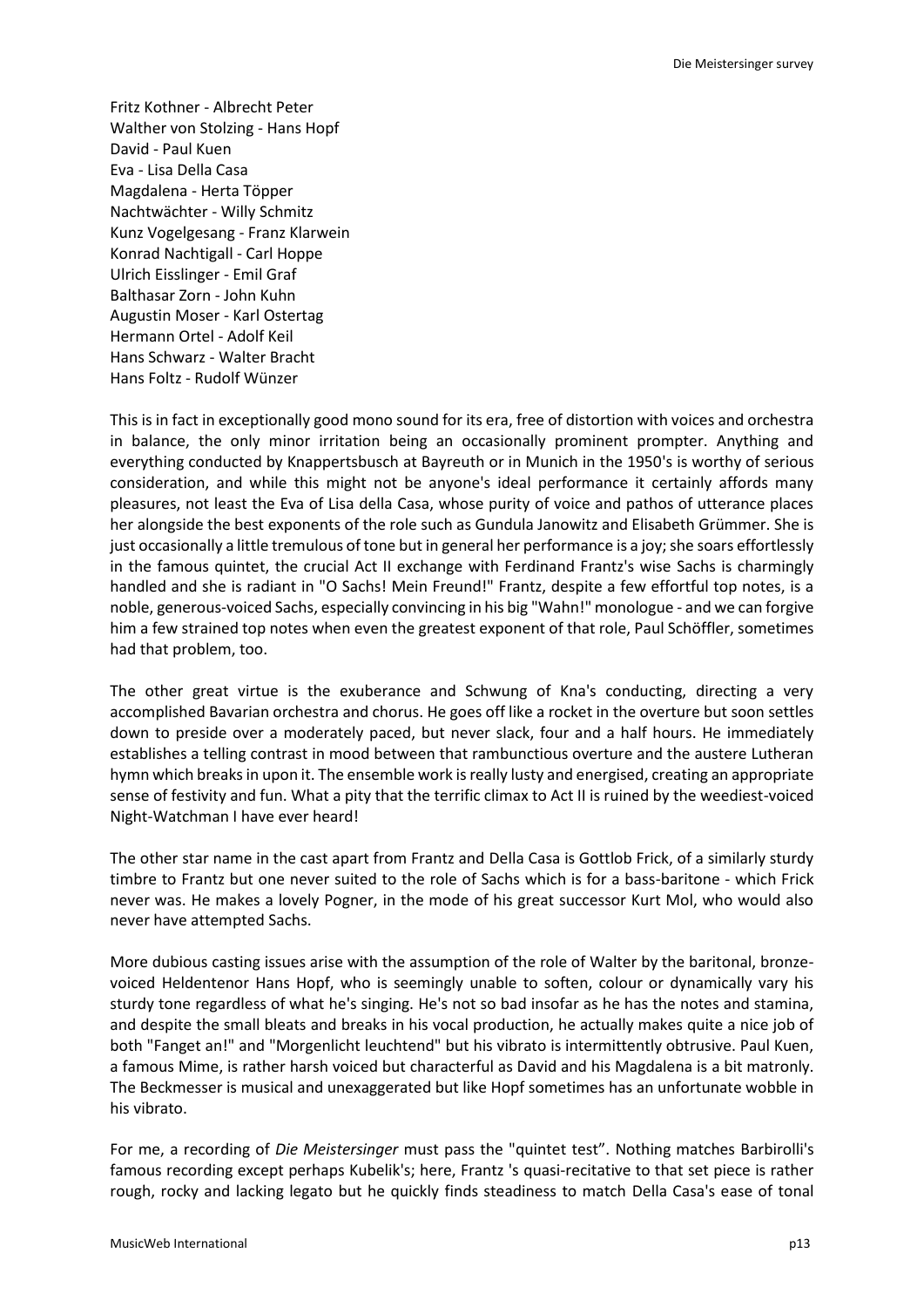emission. Kuen's harsh tone doesn't blend but Hopf sings tastefully here - indeed he is too reticent for once. Overall, this is a thoroughly enjoyable, if imperfect, account.

**Rudolf Kempe – 1956** (studio; mono) EMI; Pristine Audio XR remastering Orchestra - Berliner Philharmoniker Chorus - Städtische Oper Berlin - Staatsoper Berlin - St. Hedwigs Kathedrale Berlin

Hans Sachs - Ferdinand Frantz Veit Pogner - Gottlob Frick Sixtus Beckmesser - Benno Kusche Fritz Kothner - Gustav Neidlinger Walther von Stolzing - Rudolf Schock David - Gerhard Unger Eva - Elisabeth Grümmer Magdalena - Marga Höffgen Nachtwächter - Hermann Prey Kunz Vogelgesang - Horst Wilhelm Konrad Nachtigall - Walter Stoll Ulrich Eisslinger - Leopold Clam Balthasar Zorn - Manfred Schmidt Augustin Moser - Herold Kraus Hermann Ortel - Robert Koffmane Hans Schwarz - Anton Metternich Hans Foltz - Hanns Pick

NB: this review is based upon listening to the re-mastering in Ambient Stereo by Pristine.

...not that even the original mono sound is by any means bad; it merely means that one may listen in greater detail with increased enjoyment as a result of the Pristine treatment, which is by no means gimmicky but simply enhances what was always there.

I have long been a fan of Ferdinand Frantz's dark, burnished bass-baritone and he is one of those Sachs who really bring out the man's warmth and humour as well as his authority. As is so often the case with this very demanding role, he has moments of unsteadiness and occasionally strains a little on top notes - that was Schöffler's Achilles' heel, too - but it matters little when the performance as a whole is so winning, human and humane. I have also found cause to re-assess Schock's Walther von Stolzing: it really is very competent and there is very little to complain about when a tenor can maintain a beautiful tone and good legato while singing such demanding music. It goes without saying that Grümmer is one of the great Evas, up there with Rethberg, Janowitz and Della Casa and amongst the supporting cast we have great singers like Frick and Neidlinger. For once, Marga Höffgen's Magdalena is not too matronly but a believable fiancée for David, who is sung with great verve and spirit by Unger in what is for many a definitive, if slightly harsh-voiced, characterisation. I am not so keen on Benno Kusche's typically caricatured Beckmesser; this is old-school hamming and we are perhaps now habituated to a subtler - and in fact funnier - Town Clerk of the kind Johannes Martin Kränzle gave us at Glyndebourne - but it will do.

Kempe can be just a little too soft-grained in Wagner but both Lohengrin and this opera suit his gifts for bringing out the warmth and joy of those scores and he judges everything here perfectly; nothing lumbers or drags yet the big moments have great import and dignity. The playing of the BPO is a dream, only made more apparent by the increase depth, breadth and clarity of Pristine's sound. The crucial high-point of the opera, the sublime quintet in Act III, soars rapturously as it should, by virtue of the poise and shimmer of Grümmer silvery tone, the affection of Kempe's phrasing, the steady gravity of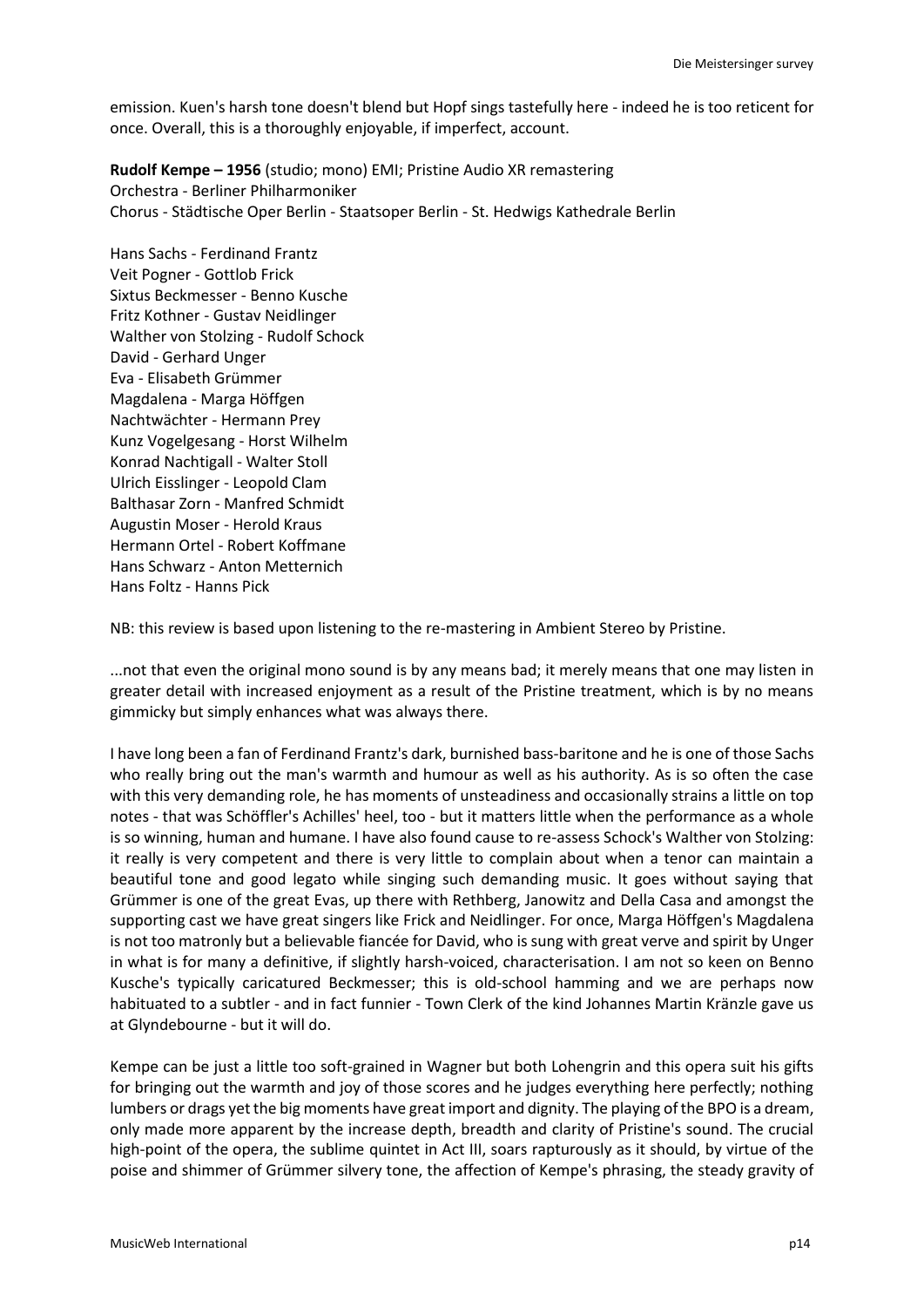Frantz's baseline and good support from the other singers, who blend well. The climax is overwhelmingly moving, an essential shivers-down-the spine moment.

This vintage account deserves a place amongst the top few recommendations.

**André Cluytens – 1957** (live; mono) Walhall; Melodram Orchestra - Bayreuth Festival

Chorus - Bayreuth Festival

Hans Sachs - Gustav Neidlinger Veit Pogner - Josef Greindl Sixtus Beckmesser - Karl Schmitt-Walter Fritz Kothner - Toni Blankenheim Walther von Stolzing - Walter Geisler David - Gerhard Stolze Eva - Elisabeth Grümmer Magdalena - Georgine von Milinkovic Nachtwächter - Arnold Van Mill Kunz Vogelgesang - Fritz Uhl Konrad Nachtigall - Egmont Koch Ulrich Eisslinger - Erich Benke Balthasar Zorn - Heinz-Günter Zimmermann Augustin Moser - Hermann Winkler Hermann Ortel - Hans Habietinek Hans Schwarz - Alexander Fenyves Hans Foltz - Eugen Fuchs

The great and under-rated André Cluytens conducted this work three years running and this is the middle one of the three with what I suspect is the best cast. It has good, clean mono sound, an excellent chorus and orchestra and casting in depth with many Bayreuth regulars including luxuries such as Arnold van Mill as a superb Nightwatchman and one of the most appealing in an age of great Evas, Elisabeth Grümmer, charming and spirited as the heroine.

There are perhaps two surprises here: a warm, genial, if slightly stretched Gustav Neidlinger as Hans Sachs. His essential sound is rather hard and he yells a bit in Act 3 but is mostly very appealing in a role hardly associated with this arch-portrayer of malevolence. The other is the virtually forgotten Walter Geisler as Walther von Stolzing: firm, virile and tireless if at times a little ungainly and stentorian, in the mode of his contemporary Hans Hopf but with rather more sensitivity and a more appealing tone. He is stretched by his Act 1 showpiece, "Fanget an" but rises bravely to "Morgenlicht leuchte" in Act 3. A fruity Magdalena and a cavernous-voiced Josef Greindl as Pogner make this a very characterful performance, even if the latter is almost too imposing in his vocal massiveness. I have to put up with hard, nasal tone of the standard David of that era, Gerhard Stolze, who alternated the role with Gerhard Unger and wholly inhabited the character. The Beckmesser is amusing and not too caricatured; the riotous conclusion to Act 2 is sheer joy. This performance also passes the crucial quintet test; it is sublime, the voices beautifully balanced and soaring sweetly, with Geisler sounding especially fine there.

**Rafael Kubelik – 1967** (live radio broadcast; stereo) Arts Archives; Calig; Myto Orchestra - Symphonieorchester des Bayerischen Rundfunks Chorus - Chor des Bayerischen Rundfunks

Hans Sachs - Thomas Stewart Veit Pogner - Franz Crass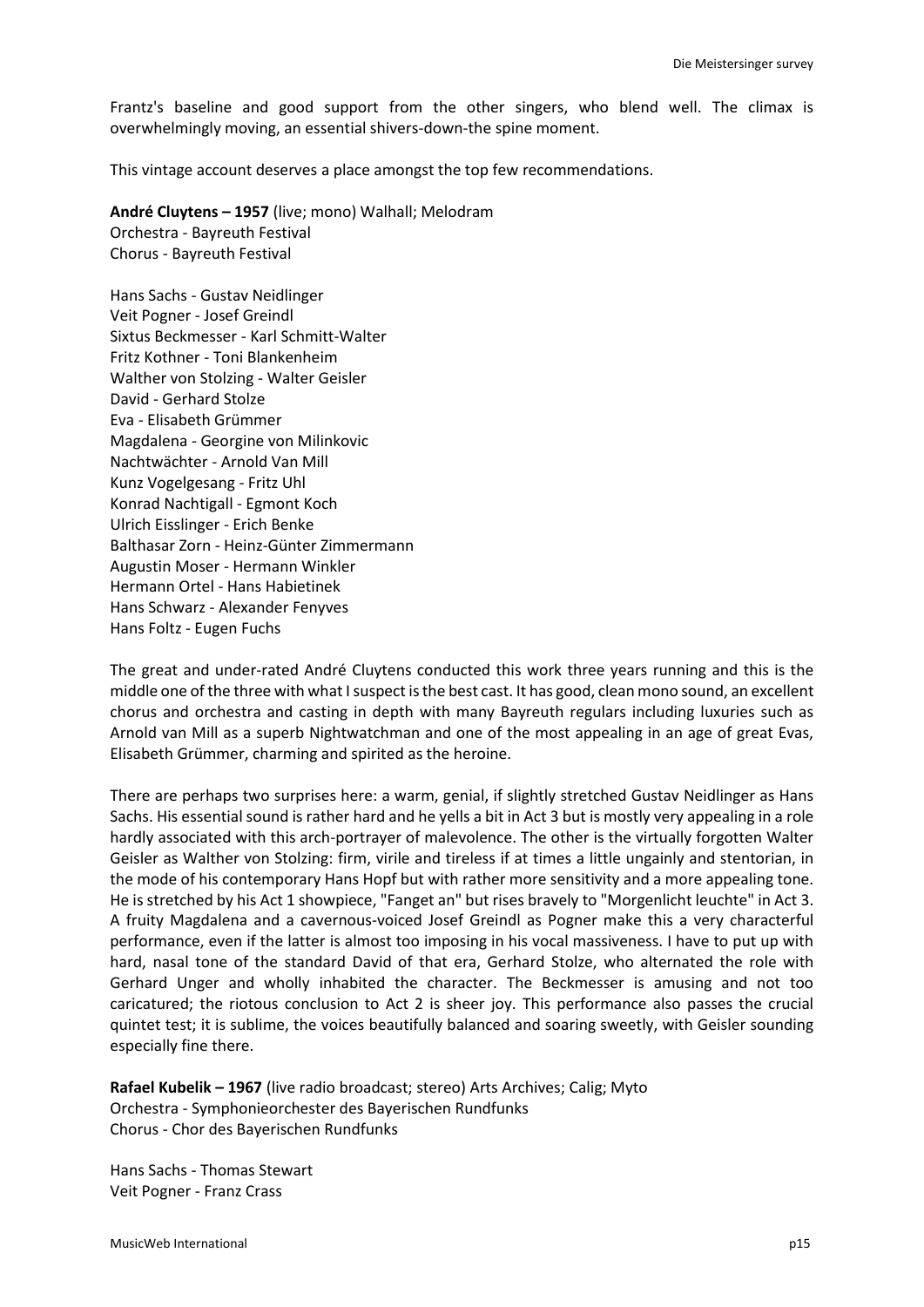Sixtus Beckmesser - Thomas Hemsley Fritz Kothner - Keith Engen Walther von Stolzing - Sándor Kónya David - Gerhard Unger Eva - Gundula Janowitz Magdalena - Brigitte Fassbaender Nachtwächter - Raimund Grumbach Kunz Vogelgesang - Horst Wilhelm Konrad Nachtigall - Richard Kogel Ulrich Eisslinger - Friedrich Lenz Balthasar Zorn - Manfred Schmidt Augustin Moser - Peter Baillie Hermann Ortel - Anton Diakov Hans Schwarz - Karl Christian Kohn Hans Foltz - Dieter Slembek

I made a point recently of listening to four versions of the sublime quintet in Act Three, as I find that this acts as a kind of touchstone for the whole performance; it has to be right or nothing else falls into place quite as it should. Two came out way in front: the famous and venerable 1931 recording conducted by Barbirolli with Schorr, Schumann and Melchior - just one of a selection of excerpts in your standard "frying tonight" sound but with superlative voices - and the version from this complete set. So if you want a complete *Meistersinger*, look no further; this recording is far superior to the Solti or the Sawallisch, good as they both are. Kubelik was a kind of magician; his Mahler, his Dvorak and his Wagner (among many others) are peerless. Nobody can touch Stewart or Janowitz in the lead roles of Sachs and Eva; his rich, humane voice is alive to every nuance of the text and she soars like an angel. Konya is as good as Heppner in the Sawallisch and Solti sets and the recorded sound is extraordinarily full, clear and balanced; amazing for a studio radio broadcast. Neither Studer nor Mattila has Janowitz's poise and purity of tone; Weikl is already sounding bleaty in the Sawallisch and Van Dam left it too late; his beautiful voice has lost some of its sheen and is beginning to sound grey and underpowered. No, once you've ruled out the Jochum set, with Fischer Dieskau hopelessly overparted, barking his way through the role of Sachs, and Domingo singing beautifully but mangling the German (it got much better later), this is the one to buy, in the newer, mid-price Calig edition.

**Karl Böhm – 1968** (live; stereo) Orfeo Orchestra - Bayreuth Festival Chorus - Bayreuth Festival

Hans Sachs - Theo Adam Veit Pogner - Karl Ridderbusch Sixtus Beckmesser - Thomas Hemsley Fritz Kothner - Gerd Nienstedt Walther von Stolzing - Waldemar Kmentt David - Hermin Esser Eva - Gwyneth Jones Magdalena - Janis Martin Nachtwächter - Kurt Moll Kunz Vogelgesang - Sebastian Feiersinger Konrad Nachtigall - Dieter Slembek Ulrich Eisslinger - Erich Klaus Balthasar Zorn - Günther Treptow Augustin Moser - William Johns Hermann Ortel - Heinz Feldhoff Hans Schwarz - Fritz Linke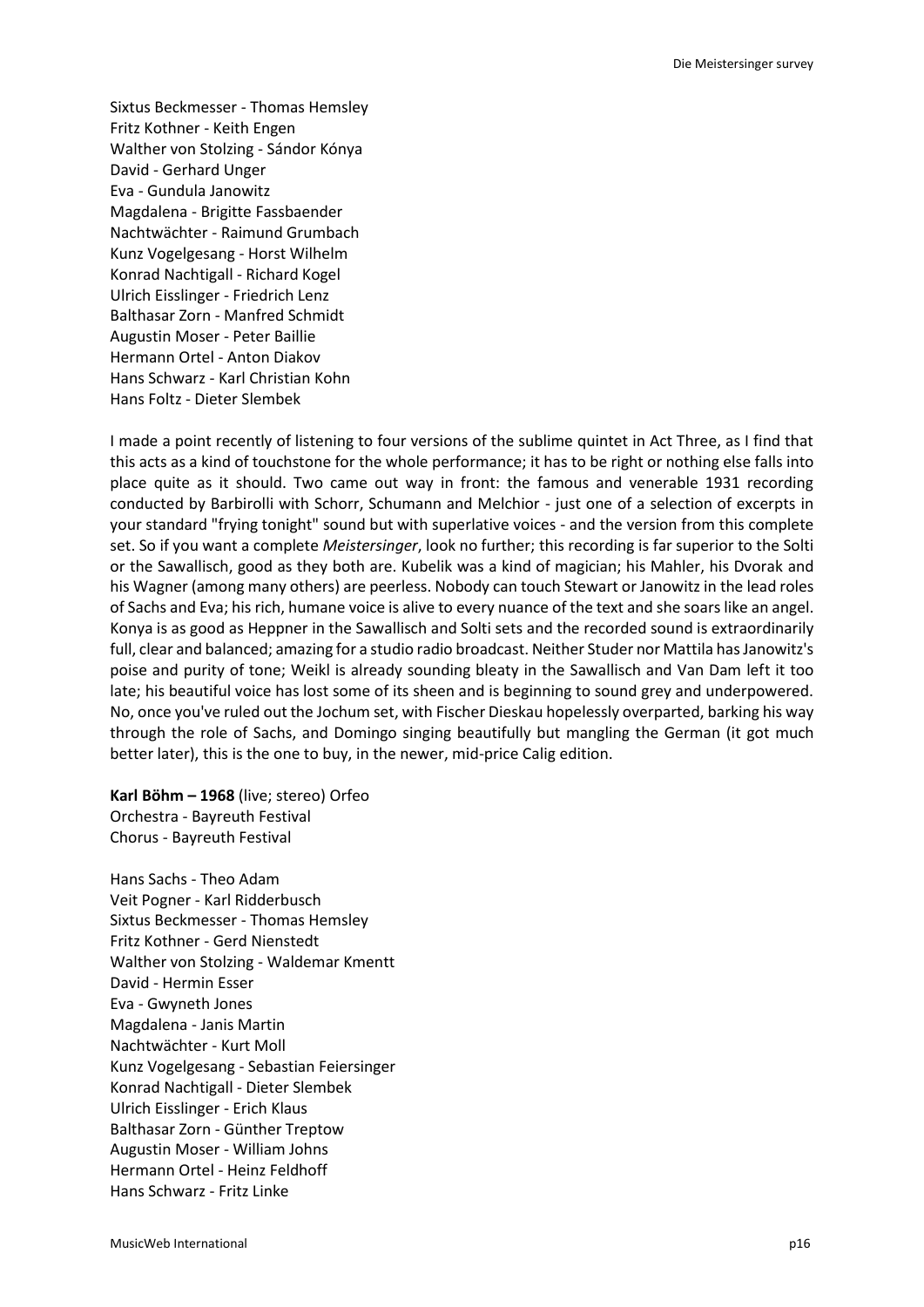#### Hans Foltz - Hans Franzen

There are several surprises in store for you in this recording. First the sound is terrific: full, very slightly peaky stereo as if you had a stalls seat with a minimum of audience noise and the only distraction being the sound of heavy-footfalls when the apprentices are cavorting or the townsfolk are dancing in the last scene.

Secondly, none of the principal voices is quite what you might expect, either from the point of view of previous knowledge of them as singers or regarding their suitability to their roles. Instead of the usual weedy-voiced David, we have the fairly hefty-voiced Hermin Esser, who was a dreadful Erik in Böhm's studio *Der Fliegende Holländer* but gives us here a more virile and assertive character than normal, despite some unwieldy moments. Conversely, Waldemar Kmentt gives us a lighter Walther than we are accustomed to, somewhat lacking in the requisite cutting-power at the climaxes of his "Morgenlich" stanzas and audibly over-stretched in the final scene but nonetheless very musical and with enough stamina to avoid bawling. Continuing the theme of voice-type reversals, we hear a young dramatic soprano Gwyneth Jones as a much larger-voiced Eva than normal, a little gusty and overvibrant at times but able to fine down her voice for the celebrated quintet and very passionate in her portrayal of a spirited young woman, especially credible in "O Sachs! Mein Freund". Magdalena, however, is not the usual fruity matron but another young woman, appealing sung by Janis Martin as a suitable companion to Eva and match for David.

Casting is otherwise more conventional with Ridderbusch as a noble Pogner, Kurt Moll luxury casting as the Night-watchman and Bayreuth stalwarts such as Gerd Nienstedt (eternally associated with Donner) and onetime eminent Tristan Günther Treptow among the Mastersingers. Thomas Hemsley repeats his famous portrayal of Beckmesser as a fussy, pedantic gasbag and does so without overplaying him or making heavy weather of what is, after all, a big sing despite being a comic, satirical turn. The chorus trained by Wilhelm Pitz is superlative and the orchestral playing beautiful with very few blips. The central role of Hans Sachs is taken by Theo Adam who here far surpasses his assumption for Karajan, often considered the serious flaw in that set. His was never the ideal bass-baritone for Sachs in that he always lacked the sonority of the greatest exponents of the role such as Norman Bailey and Thomas Stewart but for a singer who later, and not unjustly, gained the sobriquet "Mr Wobble", he keeps that tendency under control (apart from some brief lapses such as at the beginning of his "Wahn!" monologue) and delivers a warm, wise characterisation with a chuckle in the voice and a glint in his eye.

Finally, Böhm's conducting is deeply satisfying: never rushed as his *Ring* and, occasionally, *Tristan*, are; everything is beautifully paced and very natural, minimising the longueurs inherent in David's Music Rules narrative and bringing out the rich humanity of the work. Crucial passages such as the Prelude to Act III and the quintet are perfectly judged and for quality I place this with his best Strauss recordings.

I have reservations because Kmentt is not Heppner, Jones isn't Janowitz and Adam isn't Stewart but this is more than the sum of its parts and that rare thing of the kind I saw at Glyndebourne, even with an indifferent pair of lovers: a performance to convince you afresh that Wagner wrote by far the most complete, absorbing and inspired music dramas ever penned by a composer.

**Reginald Goodall – February 1968** (live radio broadcast; stereo) Chandos Orchestra - Sadler's Wells Opera Chorus - Sadler's Wells Opera

Hans Sachs - Norman Bailey Veit Pogner - Noel Mangin Sixtus Beckmesser - Derek Hammond-Stroud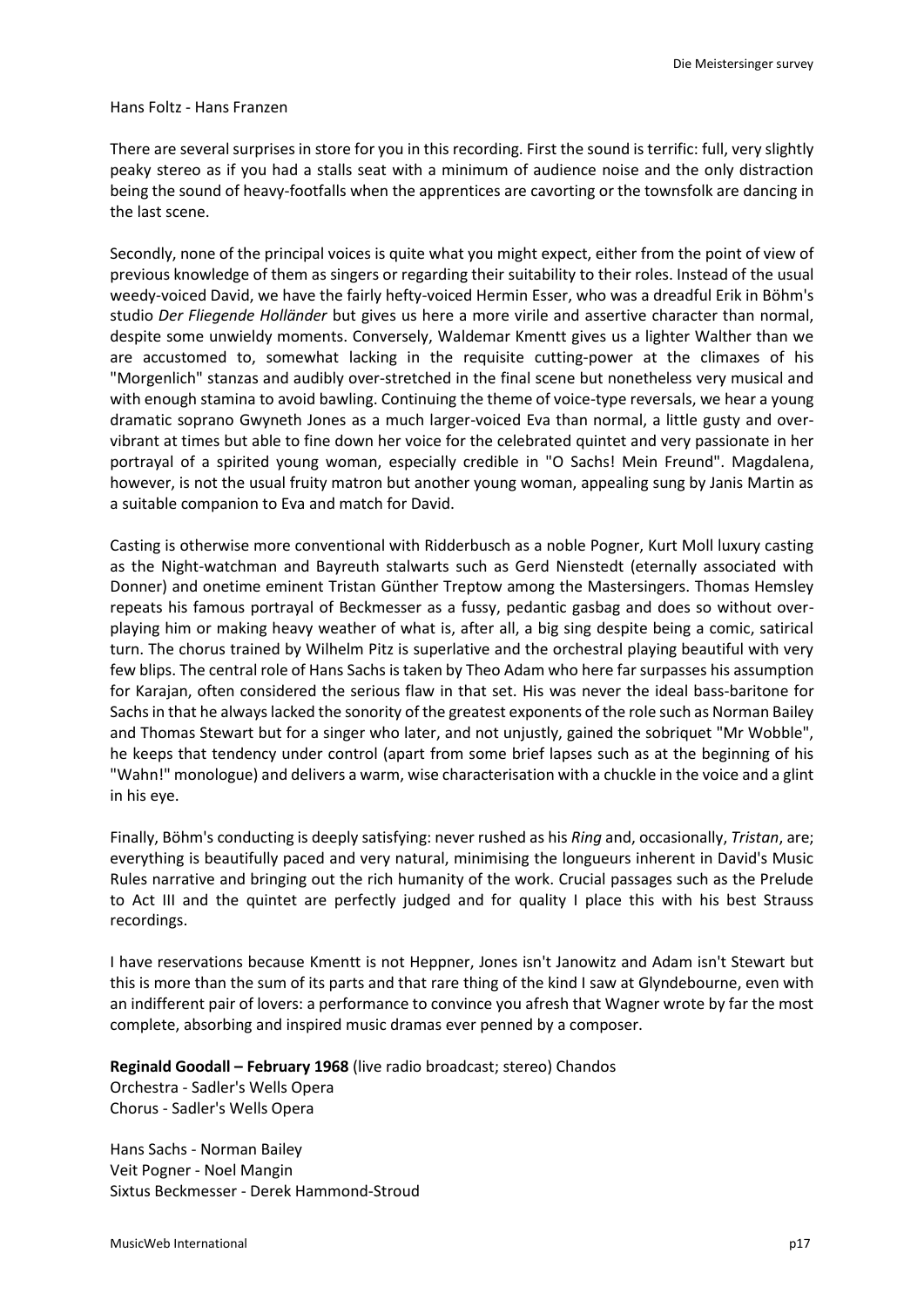Fritz Kothner - David Bowman Walther von Stolzing - Alberto Remedios David - Gregory Dempsey Eva - Margaret Curphey Magdalena - Ann Robson Nachtwächter - Stafford Dean Kunz Vogelgesang - David Kane Konrad Nachtigall - Julian Moyle Ulrich Eisslinger - David Morton-Gray Balthasar Zorn - John Brecknock Augustin Moser - Louis Browne Hermann Ortel - James Singleton Hans Schwarz - Gerwyn Morgan Hans Foltz - Eric Stannard

Despite being stereo, the sound here is relatively poor but many of us are used to listening with pleasure to vintage recordings in far worse sound and I find little difficulty, especially on headphones, in following the English without the libretto, especially given the crystalline diction of Bailey, Dempsey et al. Furthermore, the singing, conducting and playing is of such a high order and I am so captivated by Goodall's pacing that I find consideration of mere sonics does not even enter my head.

I was already familiar with Gregory Dempsey's exemplary Mime in Goodall's English "Siegfried" but was still unprepared for the success he makes of David the apprentice, who is frankly often a real bore. Here Dempsey not only makes him sympathetic and interesting through his vivid characterisation, he also gives us much singing which is lovely as singing per se; he has a bright, clear, unforced tenor with ringing top notes - a voice which both matches contrasts ideally with Remedios's famous heroic timbre. All the male voices here are exemplary in their roles. Noel Mangin's beautifully fruity bass is perfect for Pogner; a previous reviewer rightly describes it as "old-fashioned", meaning it, I trust, as a compliment. Derek Hammond-Stroud's light baritone Beckmesser is amusingly inflected but unexaggerated and invariably sung rather than barked. Remedios and Dempsey I have already praised; both have never since been bettered, even if some like Ben Heppner might have been Remedios' equal and certain of their even predecessors have excelled them. I have always loved Norman Bailey's grainy, resonant bass-baritone; already experienced in singing the role in German, he seems utterly relaxed and apt singing in English as a genial, avuncular Sachs, brimful of old-fashioned wisdom and common sense. Stafford Dean is ideal as the Nightwatchman.

About the two ladies I am slightly less enthusiastic; Margaret Curphey is a little shrill and Ann Robson a tad wobbly. Neither is blessed with a major voice but they certainly do not let the side down. The chorus are lusty, in tune and very characterful, the orchestra remarkably at ease.

The miracle is Goodall's conducting. There is no hint of the extreme slowness for which he is (in)famous; in fact, I have never heard this opera unfold with such lightness, flexibility and spring; no longueurs, no dragging, just a perfect realisation of the Gesamtkunstwerk as Wagner would have dreamed of it - despite this most patriotic of his operas being sung in English (though Wagner would in any case most certainly have approved of its being sung in translation; he was clear about the importance of the text). Wagner works well in English compared with Verdi, because the rhythms and vocabulary of English and German are more similar given their common Anglo-Saxon roots; that is particularly evident in this very workable translation – and of course Wagner's musical idiom does not have the same rum-ti-tum rhythmic patterns as Verdi's earlier works.

The sublime quintet here is sung in a gentle, flowing andante which really lifts off in a way that not every performance can manage. Its poise and serenity represent a complete vindication of Goodall's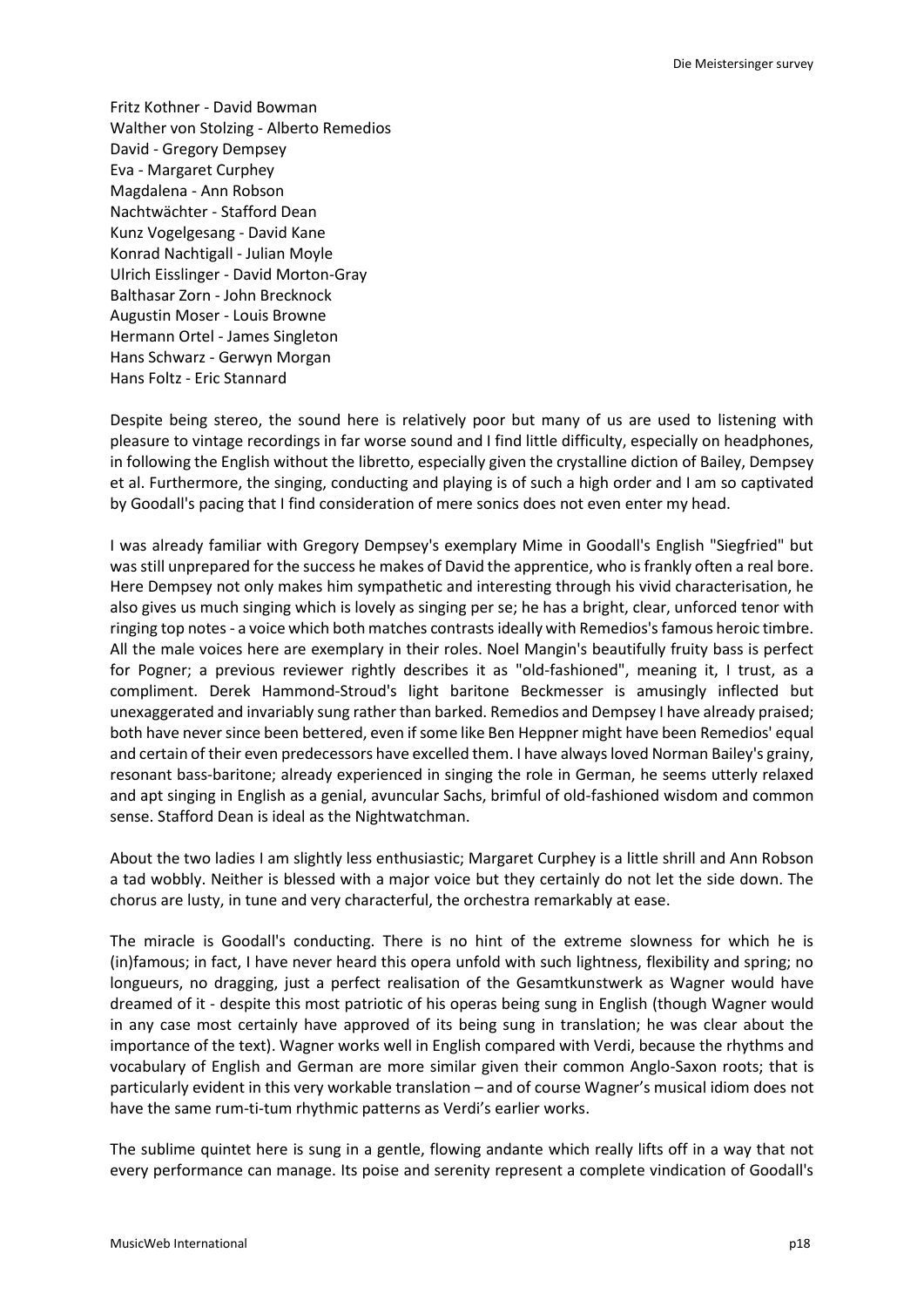masterful way with the score; this is the only occasion I know of when it elicits the audience's spontaneous applause.

This being in English and in mediocre sound with stage noises, it might not perhaps be your only recording of this joyous, humane work but it remains a valuable and immensely enjoyable supplement; I would almost as soon listen to it as to any other version.

**Herbert von Karajan – 1970** (studio; stereo) EMI Orchestra - Dresdner Staatskapelle Chorus - Dresdner Operchor - Leipziger Rundfunkchor

Hans Sachs - Theo Adam Veit Pogner - Karl Ridderbusch Sixtus Beckmesser - Geraint Evans Fritz Kothner - Zoltán Kéléman Walther von Stolzing - René Kollo David - Peter Schreier Eva - Helen Donath Magdalena - Ruth Hesse Nachtwächter - Kurt Moll Kunz Vogelgesang - Eberhard Büchner Konrad Nachtigall - Horst Lunow Ulrich Eisslinger - Peter Bindzsus Balthasar Zorn - Hans-Joachim Rotzsch Augustin Moser - Horst Hiestermann Hermann Ortel - Hermann Christian Polster Hans Schwarz - Heinz Reeh Hans Foltz - Siegfried Vogel

This celebrated recording is now nearly fifty years old but the sound holds up remarkably well: spacious, well balanced, rich, clear and full, without distortion - a model of analogue recording at its best, as are the playing of the Staatskapelle and the conducting of Karajan, who brings his customary ear for detail, sonority and sense of sweep to the proceedings; this is instrumentally peerless.

The singing offers some of the best casting available in 1970, given that it was an inviolable rule that any recording made in East Germany Dresden in that era had to feature favourite son, bass-baritone Theo Adam, bothersome wobble and all. He cannot hope to emulate the authority and beauty of tone of such as Thomas Stewart for Kubelik but at least he does not let the side down, being an otherwise sensitive and intelligent singer who can bring some of the gravitas of an experienced Wotan to his Sachs plus something of a twinkle. His tonal emission is not always, by any means, unsteady and the basic sound is attractive. Any Sachs who can carry the listener with him during the great peroration of the opera to German Art has conquered the part; Adam rises to the shameless nationalistic exaltation and exultation the sentiments demand and he is ably supported by a lusty Staatsoper Chorus, underpinned by terrific timpani.

In certain moods and depending on the state of his voice, I find myself irked by Kollo's dry tenor but the bleat is under control in these, his earlier glory years, and although he is no Heppner or Konya, he suggests youthful ardour without too much discolouring or forcing. The firm beauty of Karl Ridderbusch's bass as Pogner is a distinct advantage, while Helen Donath's pure, sweet, girlish soprano is very apt for Eva, with just about enough power and penetration to sustain her long lines. Her exchanges with Sachs are delightful, steering the right course between arch humour and some slight erotic frisson whereby the possibility of romantic interest between the widower Sachs and the marriageable girl still hovers in the background. Zoltan Kélémen makes a very characterful, positive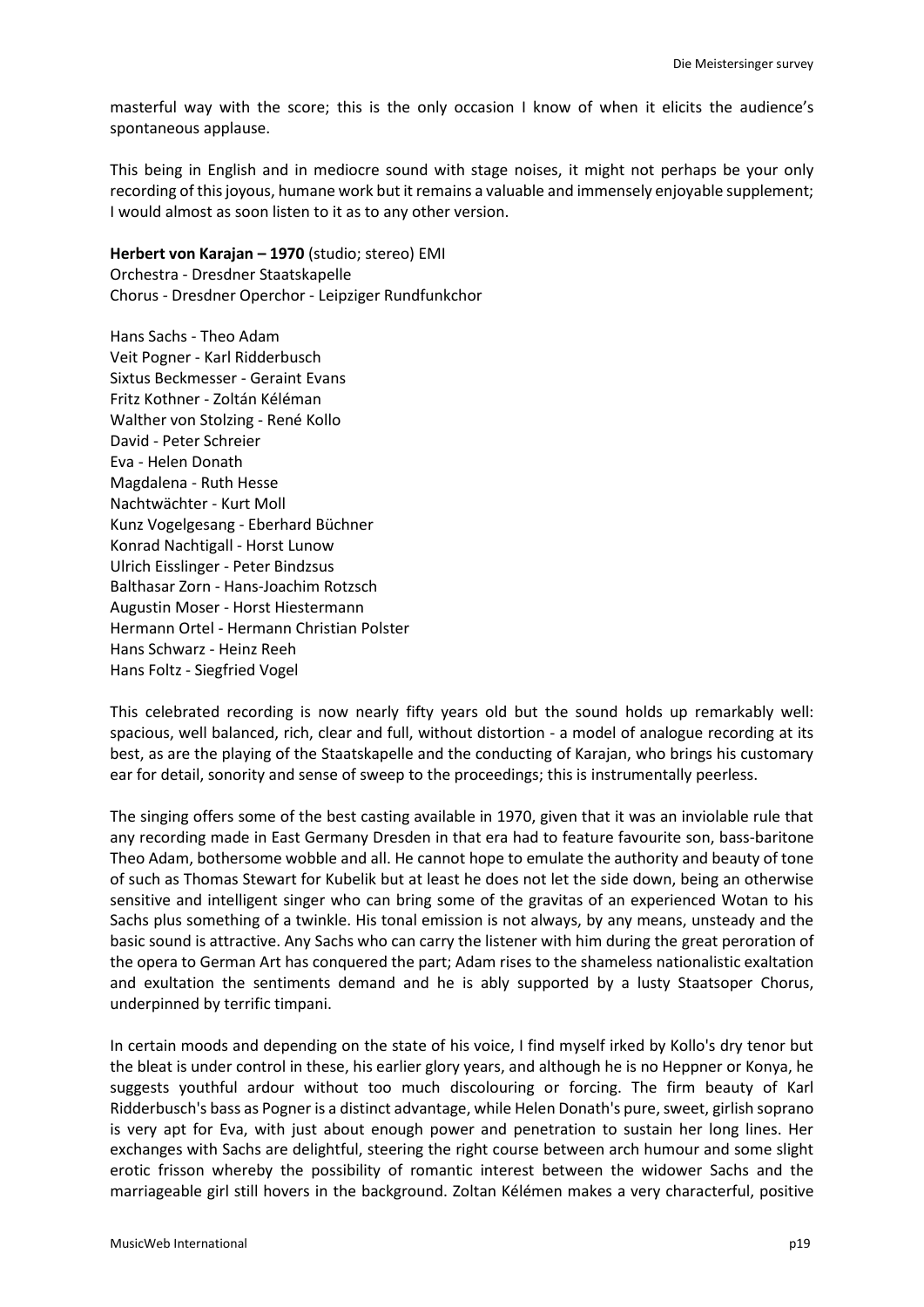Fritz Kothner and there are a good few soon-to-be-famous names in the Dresden cast, including a thirty-two-year-old Kurt Moll as a typically sonorous Night Watchman. The acid-test of any *Meistersinger* is the serenity of the Act 3 quintet; Karajan and his singers certainly weave magic here.

On the debit side, Geraint Evans's Beckmesser is a clumsy, whining caricature of a role which may be both beautifully sung and remain very funny without resorting to the verbal equivalent of mugging. It was, however, how Beckmesser was usually sung before the advent of a subtler school of acting. Peter Schreier, *pace* the claims of one reviewer elsewhere, would hardly ever have made a suitable von Stolzing but as I have never liked his voice and have always found Wagner's David something of a bore with his over-written, etiolated role, I suppose I am pre-disposed to find him harsh and shrill (as his surname might suggest); nonetheless, he certainly gets inside the role.

Obviously in much better sound than Karajan's mono recording of twenty years earlier, and blessed with a Walther in Kollo in best, youthful voice, this is a clear first choice for any Karajan fan who can tolerate the vocal defects. Personally, although I liked this more than I had predicted and find that it is more than the sum of its parts, I still would not make it my first choice.

**Silvio Varviso – 1974** (live composite; stereo) Philips (also in the 32 CD set from Decca, Wagner: The Great Operas) Orchestra - Bayreuth Festival Chorus - Bayreuth Festival

Hans Sachs - Karl Ridderbusch Veit Pogner - Hans Sotin Sixtus Beckmesser - Klaus Hirte Fritz Kothner - Gerd Nienstedt Walther von Stolzing - Jean Cox David - Frieder Stricker Eva - Hannelore Bode Magdalena - Anna Reynolds Nachtwächter - Bernd Weikl Kunz Vogelgesang - Heribert Steinbach Konrad Nachtigall - József Dene Ulrich Eisslinger - Wolf Appel Balthasar Zorn - Robert Licha Augustin Moser - Norbert Orth Hermann Ortel - Heinz Feldhoff Hans Schwarz - Hartmut Bauer Hans Foltz - Nikolaus Hillebrand

This benefits from the presence of two beautiful, purring bass voices in Ridderbusch and Sotin, although they sound rather too alike. Ridderbusch is a joy but perhaps too refined for the workman Sachs and he tires towards the end. The Beckmesser is fine but unmemorable. The sound is satisfactory for a live performance if a bit fuzzy and recessed. The conducting and supporting cast are mostly satisfactory, too, but the performance is let down by a weak, anonymous Eva and a wooden, uglyvoiced Walter in Jean Cox who bawls his way unpleasantly through the role; his vocal production is constricted and his expression is monochromatic. For those reasons, this is simply not in the running.

# **Georg Solti - 1975-76** (studio; stereo) Decca

Orchestra - Wiener Philharmoniker Chorus - Chor der Wiener Staatsoper - Gumpoldskirchner Spatzen

Hans Sachs - Norman Bailey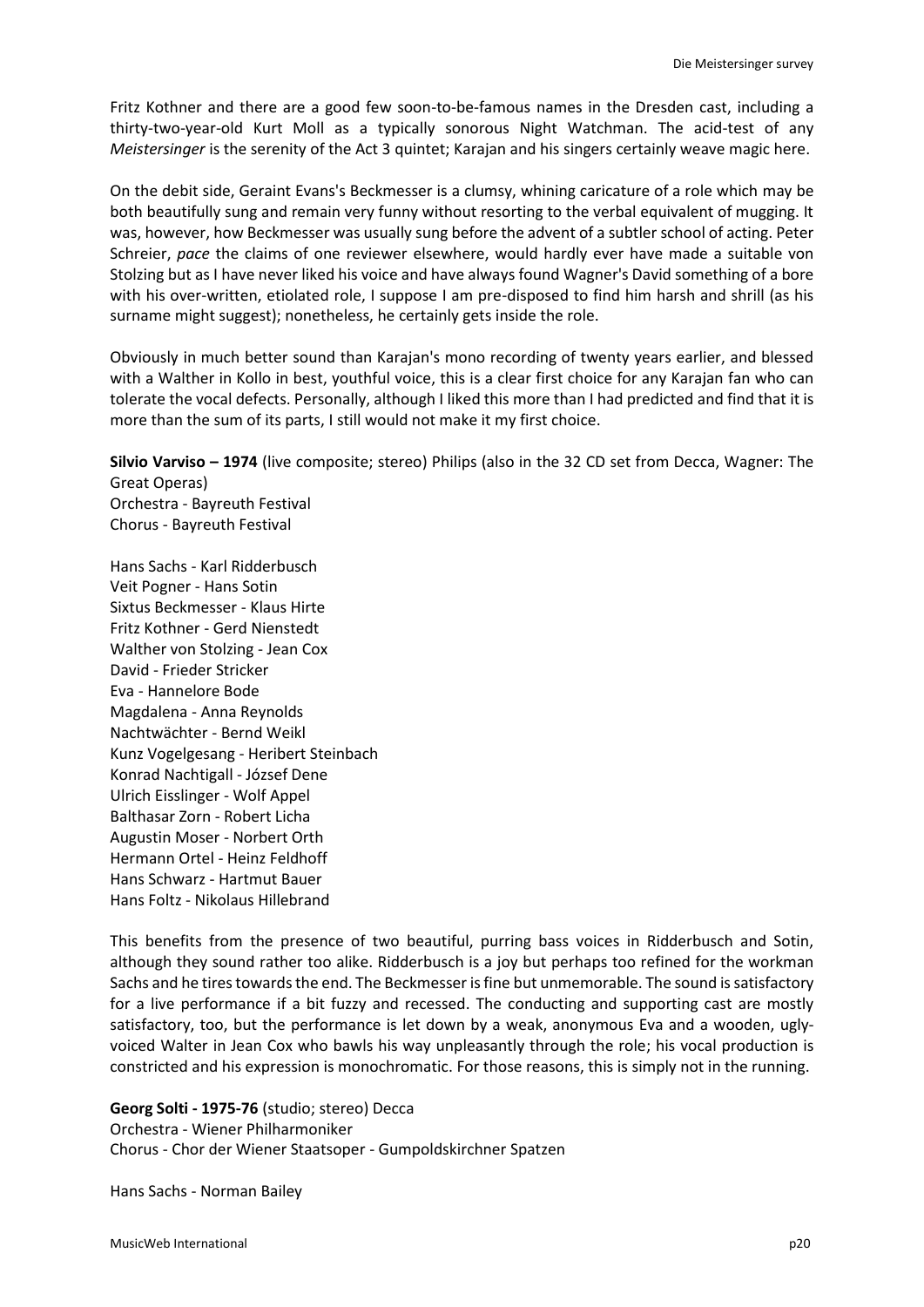Veit Pogner - Kurt Moll Sixtus Beckmesser - Bernd Weikl Fritz Kothner - Gerd Nienstedt Walther von Stolzing - René Kollo David - Adolf Dallapozza Eva - Hannelore Bode Magdalena - Júlia Hamari Nachtwächter - Werner Klumlikboldt Kunz Vogelgesang - Adalbert Kraus Konrad Nachtigall - Martin Egel Ulrich Eisslinger - Wolf Appel Balthasar Zorn - Martin Schomberg Augustin Moser - Michel Sénéchal Hermann Ortel - Helmut Berger-Tuna Hans Schwarz - Kurt Rydl Hans Foltz - Rudolf Hartmann

This finds Solti justifying his reputation as a great Wagner conductor: it is warm, relaxed, vigorous and beautifully recorded, in Decca's best stereo sound. He is matched by a Sachs of similar warmth and humanity in the great Norman Bailey, giving us the most vocally and dramatically accomplished of portrayals; he has exactly the right voice for the role: avuncular yet virile. The supporting cast is generally strong; it includes the lovely Julia Hamari as Magdalena, Dallapozza as a feisty, slightly thinvoiced David, Kurt Moll as a sonorous, almost too elegant Pogner and Bernd Weikl, before the beat and bleat began to obtrude in his baritone, as a plausible, restrained but amusing Beckmesser. I quote Alan Blyth in *Gramophone*: "For those unaware of the fact, strange name of the Nightwatchman hides a mixed identity; it is the anagram of Kurt Moll and Bernd Weikl who share the part; one of Decca's little jokes." The downside is Hannelore Bode repeating her rather blank and vocally undistinguished Eva and Kollo bringing his rather gritty, leathery tenor to Walther; his line is often bumpy, although he acts well with his voice. He also tends to croon at key points and rather spoils the quintet; he was considerably better for Karajan only five years earlier. Neither he nor Bode is by any means bad and they sound young enough but there are better lovers; I believe Gundula Janowitz and Alberto Remedios were originally scheduled to sing those roles – what a missed opportunity.

This is a large-scale, sumptuously played recording, to my ears far more satisfying than Jochum's contemporary recording for reasons I adumbrate below.

**Eugen Jochum – 1976** (studio; stereo) DG Orchestra - Deutsche Oper (Berlin) Chorus - Deutsche Oper (Berlin)

Hans Sachs - Dietrich Fischer-Dieskau Veit Pogner - Peter Lagger Sixtus Beckmesser - Roland Hermann Fritz Kothner - Gerd Feldhoff Walther von Stolzing - Plácido Domingo David - Horst R Laubenthal Eva - Catarina Ligenzda Magdalena - Christa Ludwig Nachtwächter - Victor von Halem Kunz Vogelgesang - Peter Maus Konrad Nachtigall - Roberto Bañuelas Ulrich Eisslinger - Karl-Ernst Mercker Balthasar Zorn - Loren Driscoll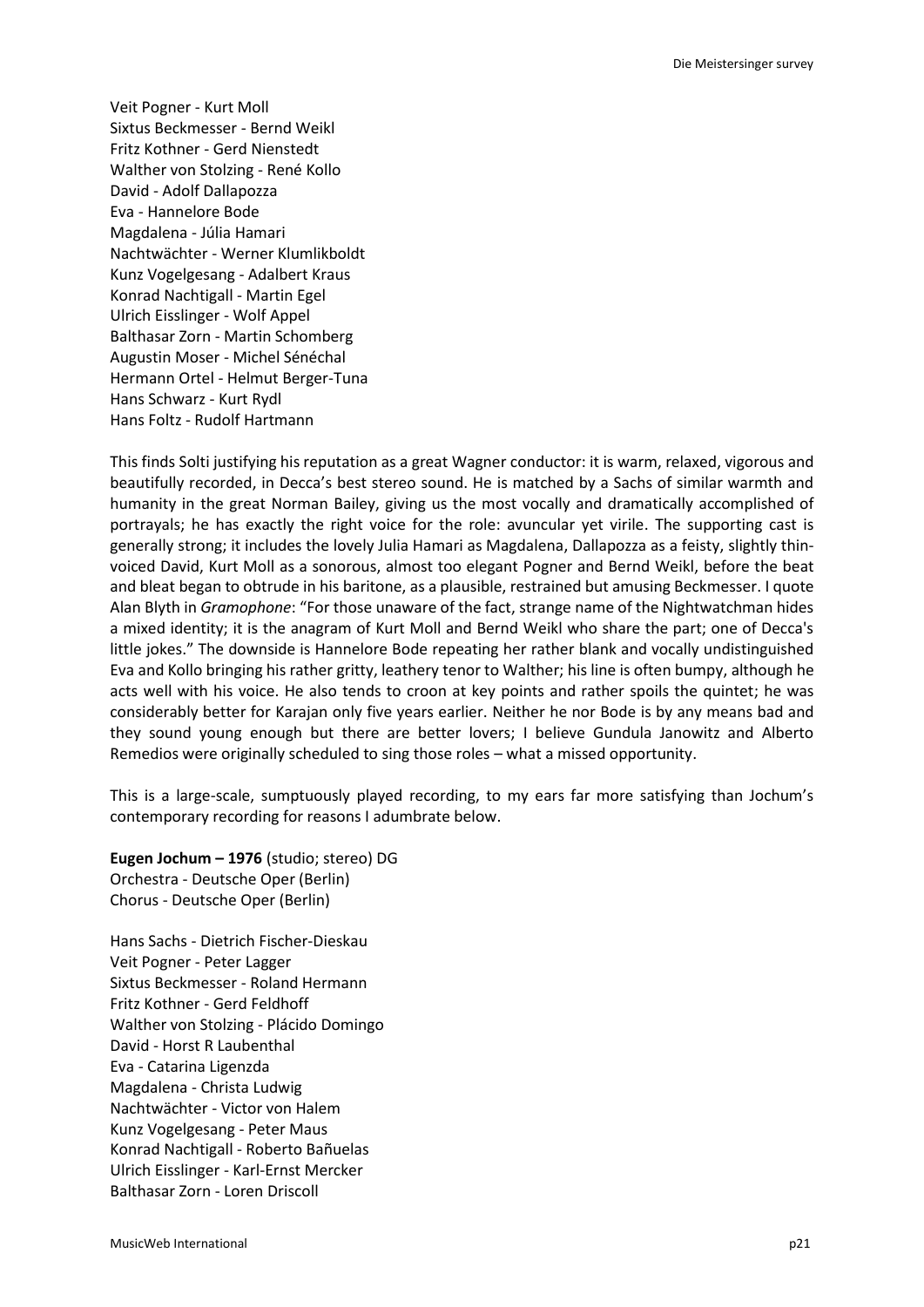Augustin Moser - Martin Vantin Hermann Ortel - Klaus Lang Hans Schwarz - Ivan Sardi Hans Foltz - Miomir Nikolic

Fischer-Dieskau might in his youth have got away with singing big, Wagnerian bass-baritone roles such as the Dutchman in the 1960 Konwitschny recording - but seventeen years later his light, grainy baritone was dry-sounding and no more suited to encompassing the weight and gravitas of our cobbler than it was apt for the dramatic Verdi roles he insisted on essaying; he was never one to know his limitations. Consequently this is a Polo recording and he is the hole in the middle. I became especially disinclined to grant him any slack in this regard when I learned that through his petty objections, citing some kind of contractual exclusion, for thirty years DG were unable to release one of my favourite recordings conducted by Kubelik and starring Thomas Stewart, as DFD understandably saw it as competition to his own meagre effort. So he barks and declaims his way through the role of Hans Sachs without affording us much aural pleasure and bringing his usual pernickety diction to the text, pouncing on syllables like a thrush on a snail. He would, of course, vocally have made a perfect Beckmesser – which is just what he sounds like.

Additional problems reside first in the youthful Domingo's unidiomatic German – although his voice is glorious, if, according to some taste, too Latin for the role. I suspect, however, that Wagner would have approved of his lyricism. Secondly, the Eva is ungainly; Ligenzda's voice by this stage of her career retained little charm or sense of line – and contained more needle than thread. Another disappointing and perhaps unexpected feature of this recording is that the voices do not integrate well; the quintet fails to lift off. As is so often the case with Jochum, the conducting is adequate - stolid and unexciting. Peter Lagger's Pogner is dull and lumpy. There is a piece of luxury casting in Christa Ludwig as Magdalena and Horst Laubenthal sings a neat, unexaggerated David and Hermann is a similarly understated Beckmesser but nor is he very funny. In general, nothing apart from Domingo's vocal – but not linguistic – quality is special. Moving on…

**Wolfgang Sawallisch – 1993** (studio; digital) EMI Orchestra - Bayerische Staatsoper

Chorus - Bayerische Staatsoper

Hans Sachs - Bernd Weikl Veit Pogner - Kurt Moll Sixtus Beckmesser - Siegfried Lorenz Fritz Kothner - Hans-Joachim Ketelsen Walther von Stolzing - Ben Heppner David - Deon Van Der Walt Eva - Cheryl Studer Magdalena - Cornelia Kallisch Nachtwächter - René Pape Kunz Vogelgesang - Michael Schade Konrad Nachtigall - Hans Wilbrink Ulrich Eisslinger - Hermann Sapell Balthasar Zorn - Ulrich Reß Augustin Moser - Roland Wagenführer Hermann Ortel - Rainer Büse Hans Schwarz - Guido Götzen Hans Foltz - Friedmann Kunder

The digital sound here is really excellent and Heppner vocally very fine, better than for Solti two years later yet bland and not very involved from the point of view of characterisation. Sawallisch is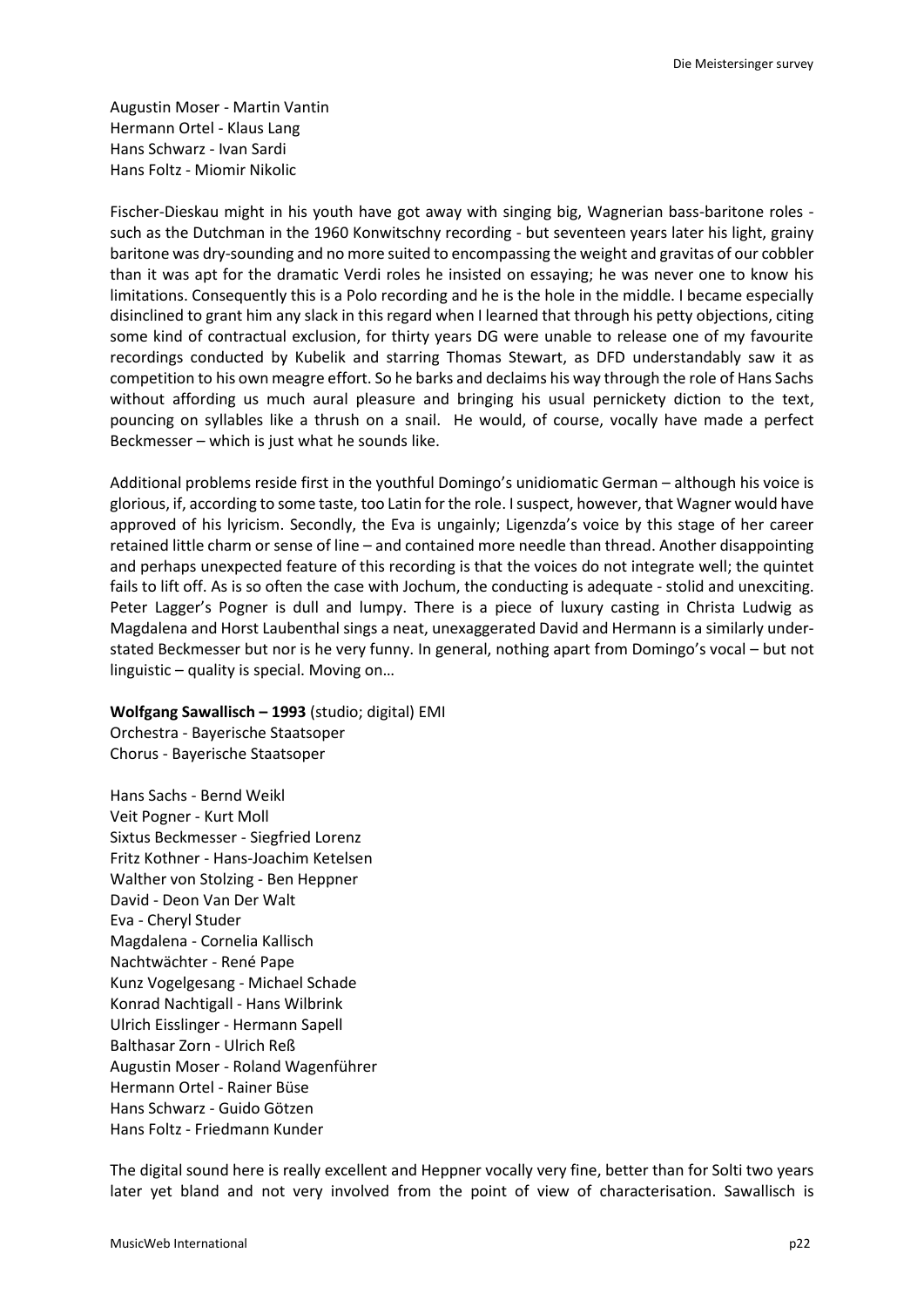unfortunately rather – well, Kapellmeisterlich and lacklustre compared with Kubelik and Karajan and his turgid reading lacks charm and humour. Weikl might have been good but the bleat in his voice which gradually became increasingly pronounced over the years had already become apparent in his voice and he is audibly over-parted, so, as with the Jochum recording, it is hard to endorse a recording in which the central role is flawed. Studer is often pure and pretty but you can hear, creeping in, problems that became more acute later with over-singing and "running out of gas" in some key phrases, including the concluding high note of the quintet. I find Deon van der Walt's David a bit weedy and irritating and Cornelia Kallisch's Magdalena is sung with excessive vibrato. Kurt Moll's Pogner is the really superior performance here, but nobody buys *Die Meistersinger* for that alone. Moving on again…

**Georg Solti – 1995** (live composite; digital) Decca Orchestra - Chicago Symphony Orchestra Chorus - Chicago Symphony Chorus

Hans Sachs - José van Dam Veit Pogner - René Pape Sixtus Beckmesser - Alan Opie Fritz Kothner - Albert Dohmen Walther von Stolzing - Ben Heppner David - Herbert Lippert Eva - Karita Mattila Magdalena - Iris Vermillion Nachtwächter - Kelly Anderson Kunz Vogelgesang - Roberto Saccà Konrad Nachtigall - Gary Martin Ulrich Eisslinger - Richard Byrne Balthasar Zorn - John Horton Murray Augustin Moser - Steven Tharp Hermann Ortel - Kevin Deas Hans Schwarz - Stephen Morschek Hans Foltz - Kelly Anderson

Having come back to this recording after an interval of several years, I was hoping to find it better than I remembered - but in fact it's not even as good I had recalled, and that was only mediocre.

Apart from the general slackness of Solti's conducting - who would have thought the firebrand would have mellowed so much to merit that accusation? - the voices he has at his disposal are not the finest or most appropriate with the honourable exception of Ben Heppner - but Heppner may be heard in even fresher voice for Sawallisch, who is unfortunately similarly lacklustre compared with Kubelik and Karajan. Or take the David here; having been spoilt by the zest and penetration of Gregory Dempsey's David for Goodall in the superb English, mono broadcast version from 1968, I found Herbert Lippert's weedy little falsetto bleat very trying and tiring - and the role reverts to being a tiresome bore when there isn't sufficient vocal interest. Karita Mattila has a big, sound voice but sings as if she has little interest in the nuances of text and certainly doesn't conjure up either the charming innocent or the feisty lass; she just sings through the role. Alan Opie is fine as Beckmesser: not too much caricature and very good with the German. René Pape brings a fine voice and of course excellent delivery of the text but I was surprised to find his high notes weak and his expression bland; Kurt Moll is superior for Sawallisch and so is Franz Crass for Kubelik - and both have even more beautiful voices. Which leaves José van Dam as Sachs. I am a huge fan, but even at his peak he would not have been ideal for the cobbler and here he sounds grey, underpowered and strained. I do not subscribe to the opinion that that's fine because he's supposed to be "an old man"; no, he's not; he's still young enough to entertain fleetingly the idea of marrying Eva and to flirt very delicately with her and vice versa. Thomas Stewart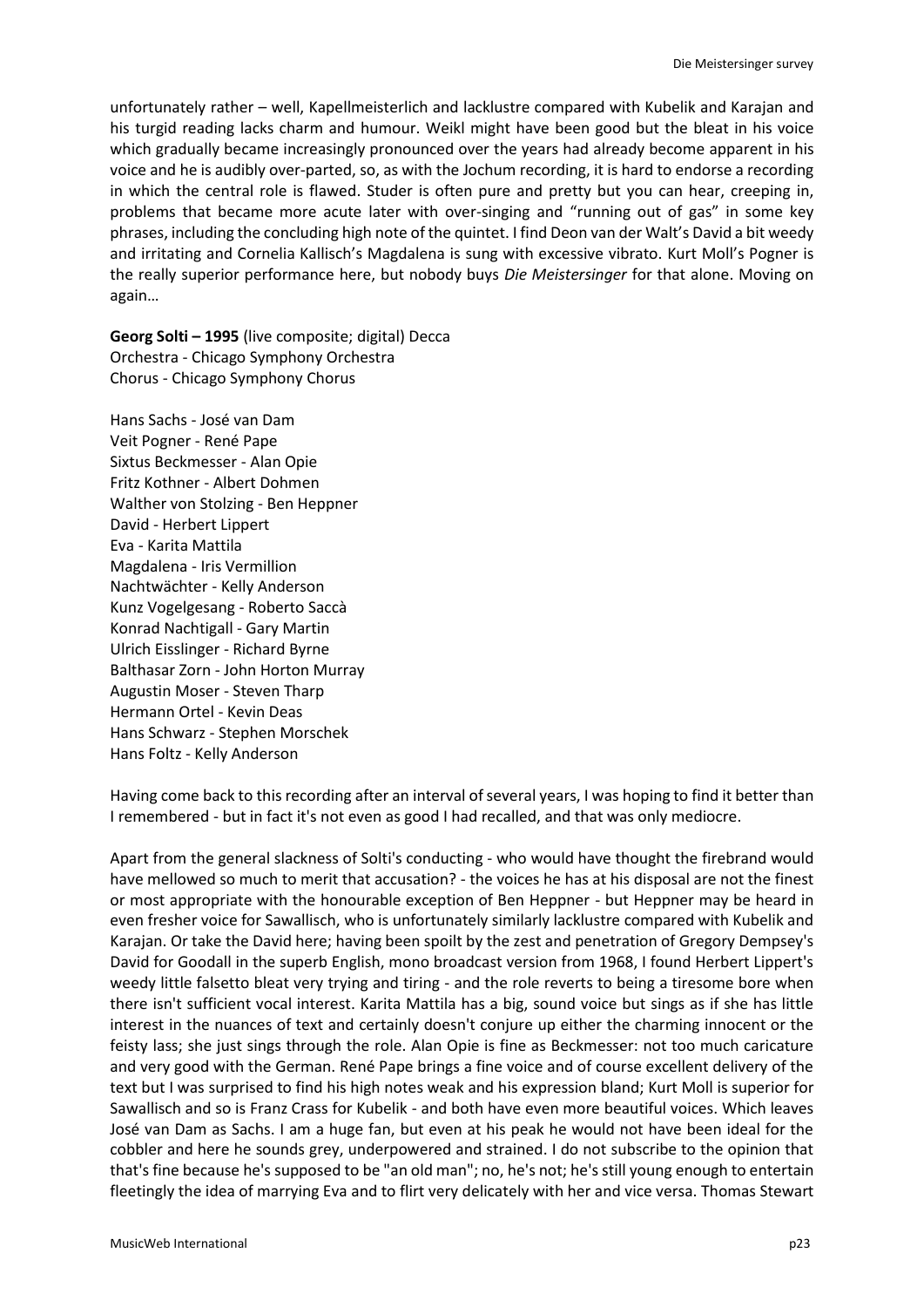for Kubelik has just the right avuncular yet virile sound; Weikl for Sawallisch might have been good but the bleat was already prominent in his voice and he is audibly over-parted.

On balance, the main reason for listening to this is to hear a superlative Walter, but one who can be heard in even better voice for Sawallisch with a slightly superior, though by no means perfect, cast. My preferences lie elsewhere; Solti's earlier recording, for one.

**Daniel Barenboim – 1999** (studio; digital) Teldec Orchestra - Bayreuth Festival

Chorus - Bayreuth Festival

Hans Sachs - Robert Holl Veit Pogner - Matthias Hölle Sixtus Beckmesser - Andreas Schmidt Fritz Kothner - Hans-Joachim Ketelsen Walther von Stolzing - Peter Seiffert David - Endrik Wottrich Eva - Emily Magee Magdalena - Birgitta Svendén Nachtwächter - Kwangchui Youn Kunz Vogelgesang - Bernhard Schneider Konrad Nachtigall - Roman Trekel Ulrich Eisslinger - Peter Maus Balthasar Zorn - Torsten Kerl Augustin Moser - Helmut Pampuch Hermann Ortel - Sándor Sólyom-Nagy Hans Schwarz - Alfred Reiter Hans Foltz - Jyrki Korhonen

The star of this recording is undoubtedly Peter Seiffert. His tenor is in great shape: free, ringing and confident and he can really handle the music; unfortunately, his contribution to the quintet is uncharacteristically a bit clumsy and hard-toned. His final "Morgenlicht" aria, however, is thrilling. Barenboim at times conducts the excellent Bayreuth Festival Orchestra with great precision and sensitivity - clarity and transparency are the watchwords – but then he gets bogged down or indulges in his old trick of trying unsuccessfully to ape Furtwängler by playing fast and loose with speeds and it unravels. I also miss the pomp this majestic music exudes when a steadier hand is on the tiller, like Kempe's or Karajan's. Andreas Schmidt is in good voice before trouble set in and gives us a sweetly sung, unexaggerated Beckmesser who remains foolish but not caricatured. I like Endrik Wottrich's attractive David, with its easy top notes and clean, boyish sound; he is no bleater but sings strongly.

I am less keen on the rest of the cast; virtually every other singer suffers from the Dreaded Wagnerian Wobble. Robert Holl sounds more like – I was going to say Gurnemanz, but in fact he's closer to Titurel; his bass is big, hollow, nasal and laboured, without any suggestion of vigorous middle-age. Matthias Hölle has a very similar voice – too similar, in fact - and even if that is more apt for Pogner, I still don't like its laboured pulse. The Magdalena is far too heavy and ponderous for her chirpy David. Emily Magee's big soprano is also marred by a heavy beat and she sounds not in the least young and virginal but more as though Brünnhilde is bored and having time on her hands has dropped by for tea to keep the Magdalena-Fricka company. She keeps trying to slow her music down and Barenboim hustles her until she gives in; this is particularly evident at the start of the quintet.

The chorus is admirable and the digital sound is as good as you might hope and expect but there are too many vocal deficiencies and infelicities here for it to merit recommendation, despite Seiffert's superb Walther; ultimately this lacks the requisite vertical dimension.